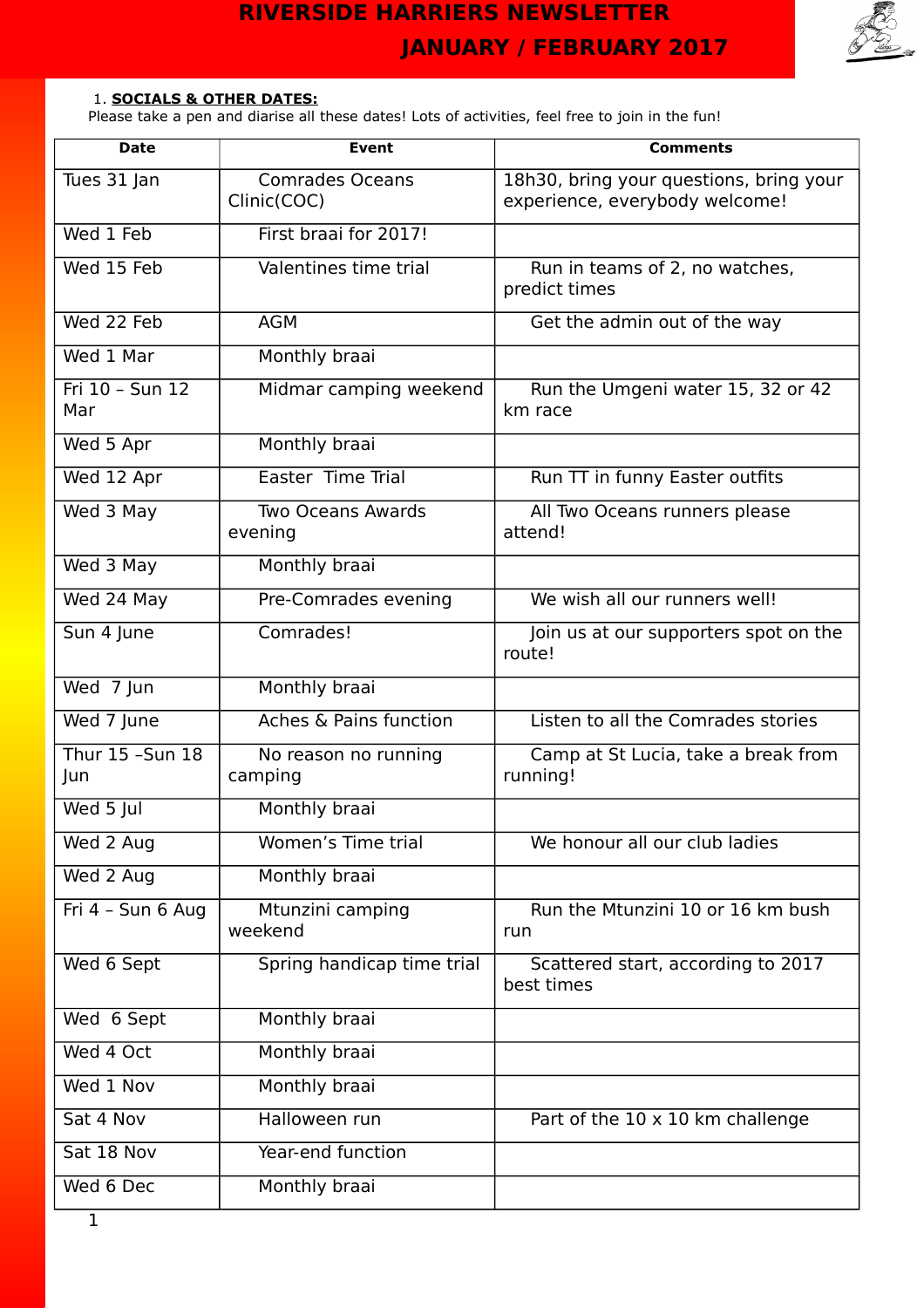

| TBC        | Beach Bush breakfast run | Relaxed run with a difference!     |
|------------|--------------------------|------------------------------------|
| <b>TBC</b> | Pub run!!!               | One of the highlights of the year! |
|            |                          |                                    |
| TBC        | Beach breakfast run      | Relaxed beach breakfast run        |

## 2. **CLUB RUNS:**

Tuesdays: 8 - 10 - 12 km easy relaxed run, always (reasonably) flat. Shorter option available!

Wednesdays: 5.1 & 8 km time trial - to continue through out the year. Run / walk 20 and get a t-shirt.

Thursdays: more challenging / interesting / hilly run (8-10 km)

Saturdays: **As per weekly mails**, keeping the race calendar in mind

So members have a choice of 4 weekly runs at the club.

Saturday club runs will continue, as per the weekly schedules, with shorter options, each Saturday, starting at **05h30.**

### 3. **GENERAL:**

On behalf of the committee, we wish everybody a great 2017!

The 2017 race dates are available, for detailed information, it can also be viewed at the eventtiming website. We are also on Facebook (Riverside Harriers) - there are many pictures of races and social events. The main club website is also up and running : www.riversidesports.co.za

The 2017 Time Trial Challenge has started on **Wednesday 11 January** and will "run" to the last Wednesday before 2017 year – end function, run / walk 20 or more time trials, earn a shirt.

Once again, a request to members to please give us feedback about races, times etc – we welcome all contributions.

In 2011 we introduced a monthly award: "Member of the Month" – The committee will decide on the winner, it could be for a PB, a good time trial, first race, etc, - the December Member of the Month Award goes to **Juanita Sutton**, for her dedication to training, regular participation in races, enthusiasm (an example to the rest of us), regular podium finishes and specifically winning her age category at the Big Hill 10 km in December.

A reminder, when we participate in road races under the control of ASA / KZNA, we have to wear proper club kit, ie club vest and **red** shorts, longs, skorts or leggings.

To date, we have 34 entries for Comrades, 16 for Two Oceans 56 km and 17 for Two Oceans 21 km.

A reminder, especially for newcomers, besides the running section, we have a very active Intermediate Group, for more information about their activities, contact **Leslie Ogle**.

For safety reasons, please wear contact details, as well as medical information on your wrist or shoe, eg visit www.iceid.co.za.

#### **Dates to remember**:

#### **Some dates**:

### 1. **Wed 15 Feb : Valentines time trial:**

- a. **Red** shorts and white shirts
- b. Run in teams of 2 select your partner, or we can allocate teams
- c. Everybody runs 5 km
- d. Predict your individual times, then try and run as close as possible to your predicted times
- e. Team members don't have to run together
- f. BUT no watches!!
- g. Everybody to please stay for short prize-giving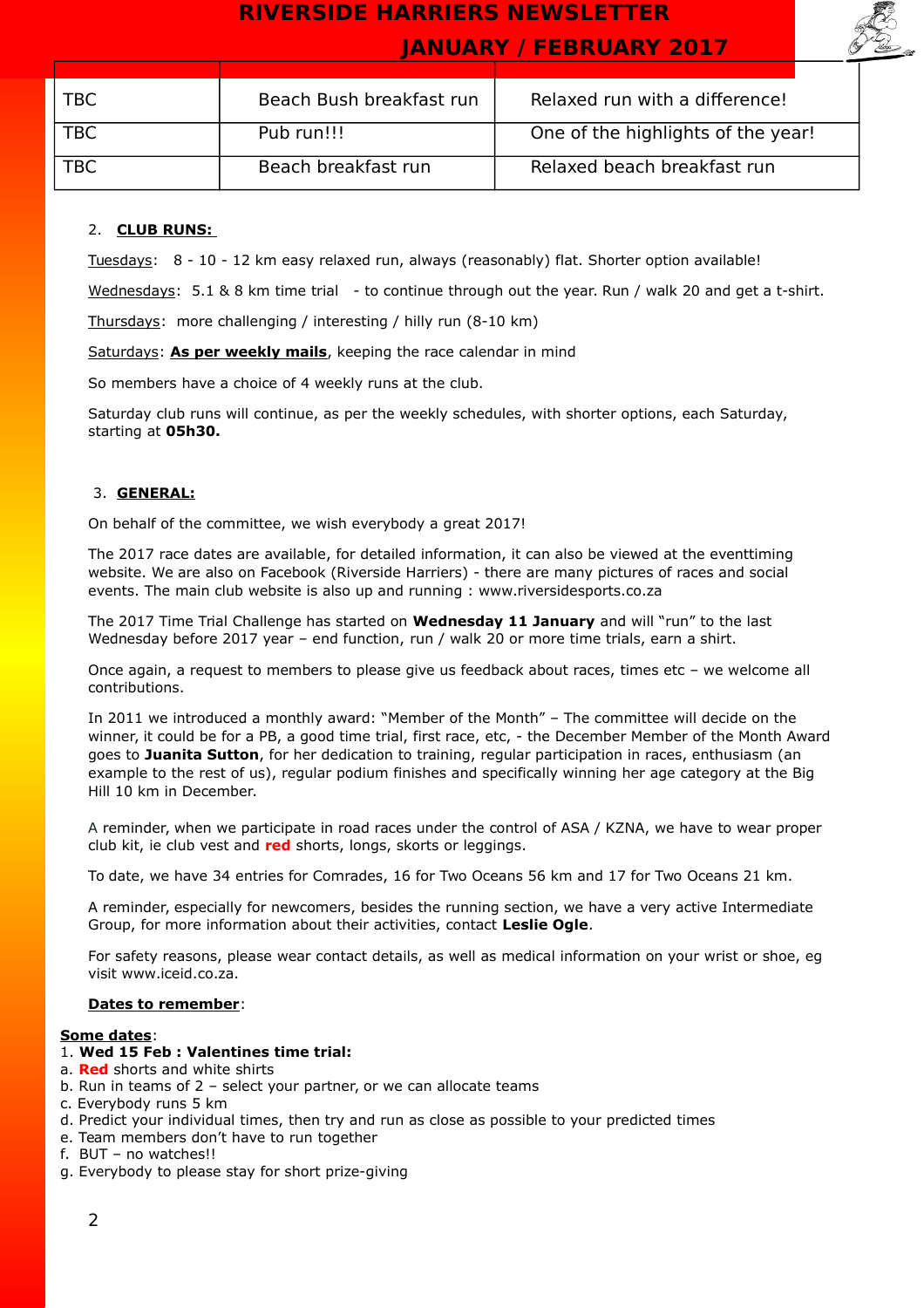

### 2**. Fri 10 – Sun 12 March : Midmar Dam Camp weekend**:

- a. Run the Umgeni Water 15, 32 or 42 km pre-entry only!
- b. We have booked sites, simply give us your names
- c. Cost R110 pppn
- d. Sites have electricity
- e. Non campers, book own chalets at 033-8451000

Important note: we as Riverside Harriers promote a policy of NO LITTERING – so during races, please try and throw sachets in the allocated bins or boxes, even if you have to run with an empty sachet to the next water table.

### **2017:**

1. License numbers – not available yet

2. Race fixtures – ensure you check which races are pre-entry.

| 3. Fees :       | 2016 | 2017 |
|-----------------|------|------|
| Main club       | 350  | 400  |
| KZNA            | 110  | 120  |
| <b>Harriers</b> | 100  | 100  |
| Total           | 560  | 620  |

4. Registration – with so many members, admin is a bit of an issue, so we will arrange specific registration times, please make an effort to come and collect your 2017 numbers during these times !

\*\*\*\*\*\*\*\*\*\*\*\*\*\*\*\*\*\*\*\*\*\*\*\*\*\*\*\*\*\*\*\*\*

The 2017 **MOST MILEAGE** competition has started - this is a fun competition, anybody can participate, simply send us your monthly mileage (running races, training, walking - not treadmill running, sleepwalking, swimming, cycling!). Mileage must be received before the 15th of the next month, or you forfeit the km's for that month. There is a trophy for the winner!! As an incentive, Certificates will be awarded to runners achieving more than 1000 km, and walkers who do more than 500 km. The 2016 winner was **Nicola Hewitt.**

### 4. **The 2017 10x10 Challenge**

To encourage members to **participate** in 10 km races, we have introduced a 10 km competition in 2010: THE 10 X 10 KM CHALLENGE - participate in these 10 nominated 10 km events, earn 2 points for participating, earn 1 point for every time you improve your previous best time, then we will have the 10 km King at the end of the competition. Everybody welcome to participate. The 2016 winner was **Brett Ward**. **Please send us your times, in case we do not get race results**.

- 1. 22 Jan : Kearsney
- 2. 19 March : Stella
- 3. 9 April : Durban City 10 km
- 4. 14 May : Starling Plumbers
- 5. 9 July : Forest Hills
- 6. 13 Aug : Supa Mama (Savages)
- 7. 10 Sept : SAPS
- 8. 8 Oct : KZN 10 Km champs
- 9. 22 Oct : Merewent
- 10 4 Nov : Own 10 km run no bonus points for best times, only 2 points for taking part.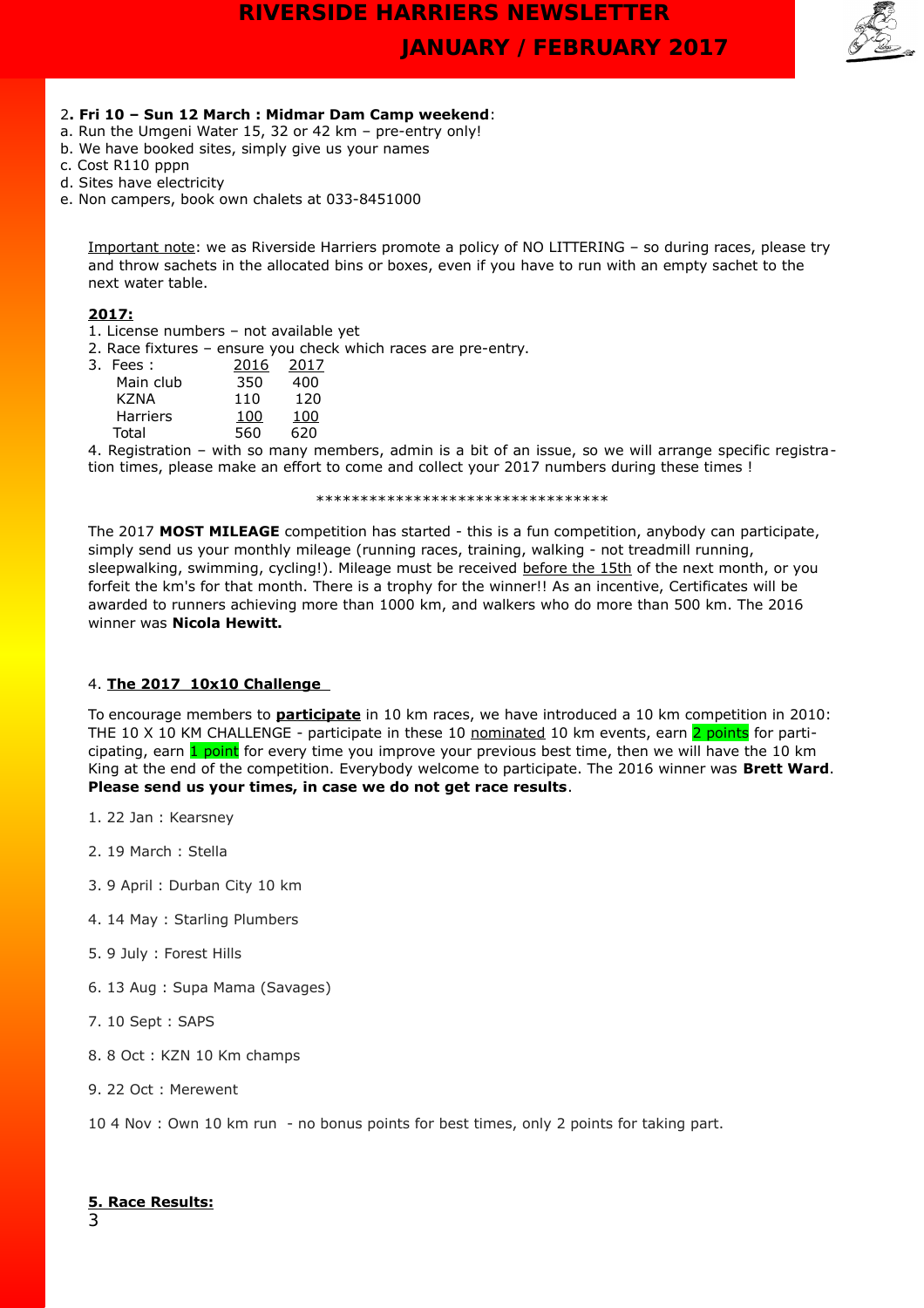

## **Sani Stagger 21 & 42 km : 25 November 2016:**

| Pos | Name $-21$ km           | Time     | Age category |
|-----|-------------------------|----------|--------------|
| 34  | <b>Graeme PHILLIPS</b>  | 02:12:29 | 11           |
| 37  | Emile STREICHER         | 02:14:25 | 3            |
| 61  | <b>Kate FRYER</b>       | 02:25:13 | 6            |
| 65  | <b>Fiona HOAREAU</b>    | 02:27:55 | 7            |
| 69  | <b>Debbie MARSHALL</b>  | 02:28:28 | 6            |
| 94  | <b>Clare MANGAN</b>     | 02:36:43 | 11           |
| 99  | <b>Angie POTGIETER</b>  | 02:37:36 | 11           |
| 123 | <b>Nicci WILLIS</b>     | 02:45:00 | 14           |
| 124 | <b>Barbara FLORENCE</b> | 02:45:00 | 21           |
|     | 143 Kim ROBINSON        | 02:50:24 | 16           |
|     | 144 Alan FRYER          | 02:50:40 | 14           |
|     | 154 Robin KOTZE         | 02:53:11 | 12           |
|     | 163 Claire KOTZE        | 02:55:52 | 29           |
|     | 175 Melanie WAGNER      | 02:59:27 | 33           |
|     | 176 Nigel SHERRIF       | 02:59:27 | 23           |
|     | 179 Lea HOLLINSHEAD     | 03:00:01 | 36           |
| 187 | <b>Taryn STUBBS</b>     | 03:01:32 | 37           |
|     | 213 Dale JOHNSON        | 03:18:51 | 25           |
|     | 215 Tezz OLDS           | 03:19:05 | 44           |
|     | 241 Sumita RAMGAREEB    | 03:31:51 | 53           |

There were 262 finishers

| Pos Name $-42$ km   | Time     | Age category |
|---------------------|----------|--------------|
| 116 Ampie NIEHAUS   | 05:42:09 | 25           |
| 129 Greg LABUSCAGNE | 05:49:06 | 32           |
| 165 Craig SPEIRS    | 06:09:57 | 3            |
| 191 Bruce ANDERSON  | 06:16:03 | 38           |
| 213 Wessel CRONJE   | 06:24:41 | 52           |
|                     |          |              |

There were 252 finishers

## **Yellowwoodpark 10 km walk & 15 km run : 4 December 2016:**

| Name            | Surname        | Time $-15$ km |
|-----------------|----------------|---------------|
| Jaco            | Smith          | 1:15:11       |
| <b>Nicholas</b> | Mlengana       | 1:27:30       |
| Tarryn          | Payne          | 1:28:40       |
| Sally           | Botha          | 1:28:41       |
| John            | McClelland     | 1:31:38       |
| Andrea          | Moroney        | 1:39:14       |
| Carolyn         | Goltman        | 1:42:02       |
| Njabulo         | <b>Dlamini</b> | 1:42:52       |
| Ted             | Liddiatt       | 1:45:21       |
| Jacqueline      | <b>Bowles</b>  | 1:50:22       |
| Krystel-Lee     | Terblanche     | 1:50:22       |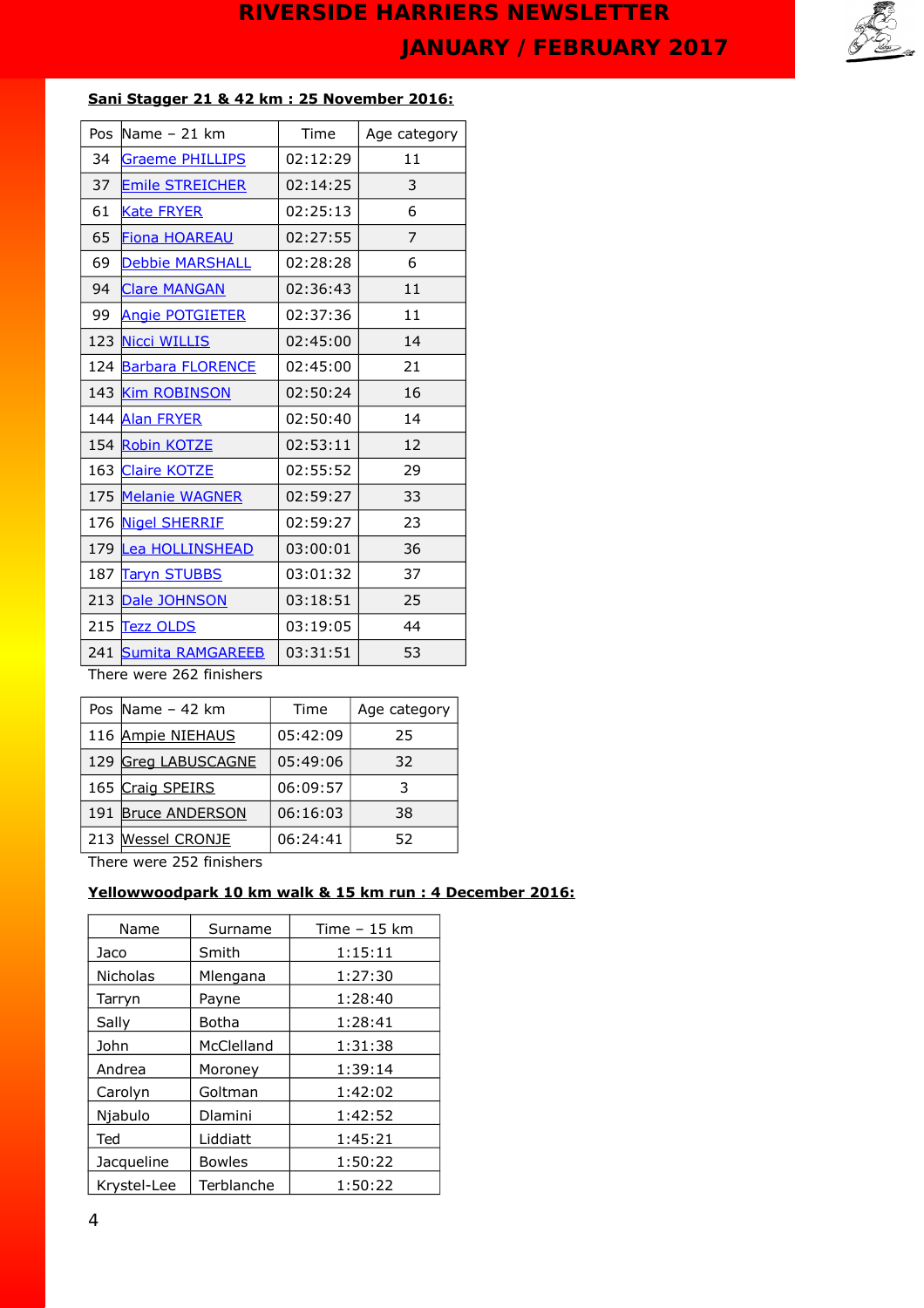

| Streicher     | 1:51:38       |
|---------------|---------------|
| Ward          | 1:51:38       |
| Sherriff      | 1:52:35       |
| Wagner        | 1:52:38       |
| Everton       | 1:54:38       |
| Liddiatt      | 1:56:13       |
| <b>Bowles</b> | 1:56:49       |
| Marshall      | 1:58:48       |
| Viljoen       | 2:06:20       |
| MacKintosh    | 2:11:55       |
| Calitz        | 2:11:56       |
| Sukhraj       | 2:11:57       |
|               |               |
| Surname       | Time $-10$ km |
| <b>Stott</b>  | 1:14:46       |
| Lardant       | 1:33:55       |
| Wittstock     | 1:40:29       |
| <b>Kirk</b>   | 1:44:24       |
| Du Buisson    | 1:24:28       |
| Sutton        | 1:33:59       |
| Nicholls      | 1:40:30       |
| Blakeway      | 1:44:25       |
|               |               |

## **Big Hill 10 & 21 km : 18 December 2016**:

| Name    | Surname         | Time - 21 km  |
|---------|-----------------|---------------|
| Andries | Nkuna           | 1:43:38       |
| Tarryn  | Payne           | 1:59:56       |
|         |                 |               |
| Name    | Surname         | Time $-10$ km |
| Zaheera | Khan            | 0:55:03       |
| Ted     | Liddiatt        | 1:07:38       |
| Clare   | Mangan          | 1:09:49       |
| Margie  | Liddiatt        | 1:13:51       |
| Gale    | Viljoen         | 1:18:12       |
| Helen   | Marshall        | 1:18:13       |
| Gloria  | <b>Bowles</b>   | 1:18:13       |
| Brent   | Payne           | 1:25:54       |
| Sarah   | McVicar         | 1:28:35       |
| Juanita | Sutton          | 1:30:51       |
| Janis   | <b>Nicholls</b> | 1:36:26       |
| Dave    | <b>Nicholls</b> | 1:36:27       |

## **6. RUNNERS CORNER:**

This month**, Dale Johnson** has volunteered some more wise and motivational words **:** 

1. You should not confuse your career with your life.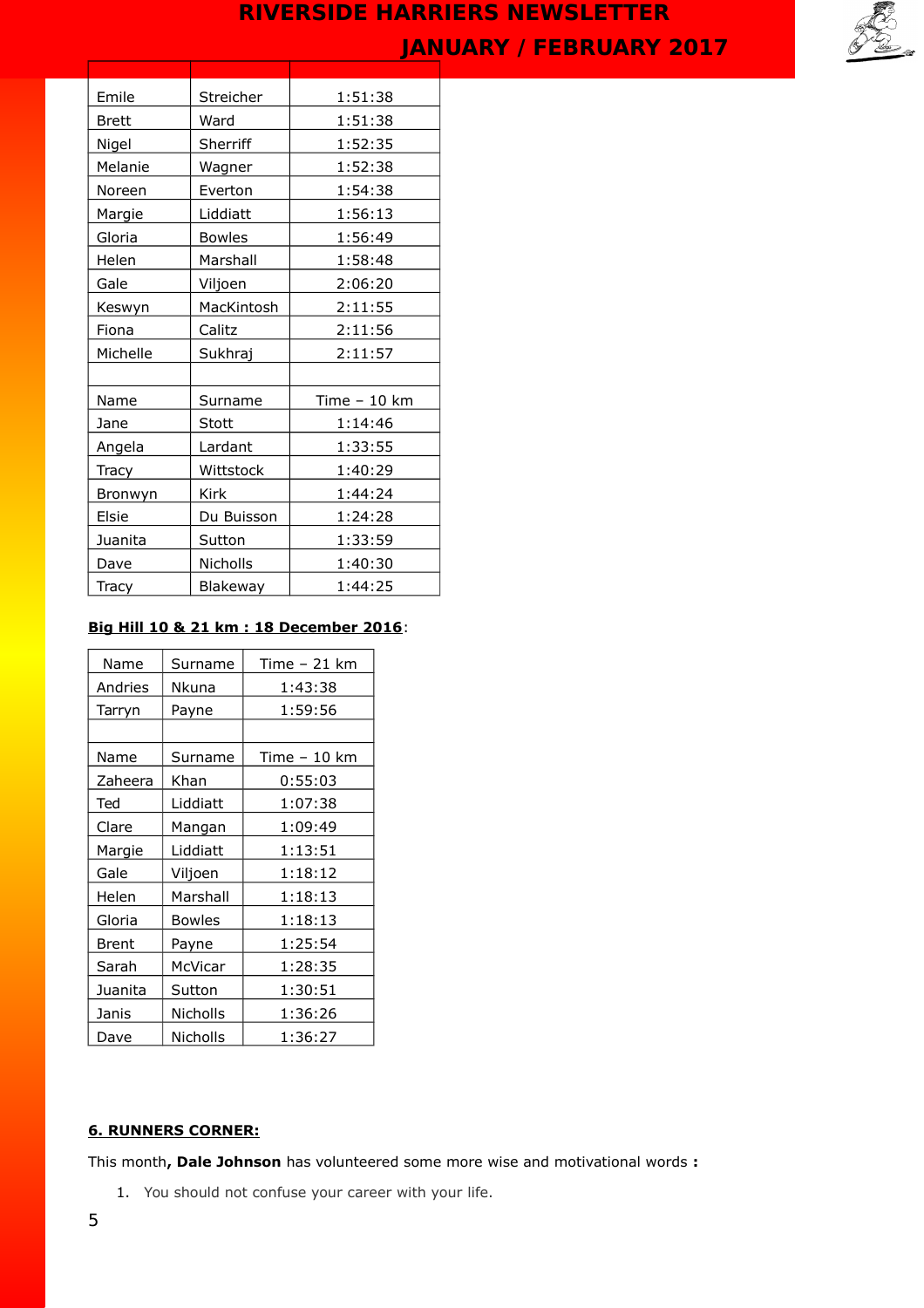

- 2. Too many people miss the silver lining, because they are expecting gold.
- 3. Happiness is a voyage, not a destination.

Welcome to new members **Chris Nossek**, **Alison Mulder, Joelene Wilson, Lloyd Houghton, Kate Rich, Kim, Lauren & Teryn Latter, Dawid Cronje, Philip Cilliers, Lindsey Speirs, Chris & Karen Hewitt, Arthur Mathur** and welcome back to **Craig Peacock, Lauren** and **Vaughn Williams**

On Saturday 25 November, we once again had a great turnout at the tough, but popular, Sani Stagger 21 and 42 km – in the 21 km, which is run from the top to the bottom of Sani Pass, **Graeme Philips** was our first runner, in 2 hr 12. **Emile Streicher**, in his 11<sup>th</sup> Sani, ran his PB for this event and finished in 2 hr 14. **Kate Fryer**, also in her 11th run, was next, in 2 hr 25. **Fiona Hoareau** finished in 2 hr 27, with **Debbie Marshall** next in 2 hr 28. **Clare Mangan**, who has not missed a single Sani Stagger, finished in 2 hr 36, while **Angie Potgieter** completed her first Stagger in 2 hr 37. **Nicci Willis**, also in her first Sani, finished with **Barbara Florence**, in 2 hr 45. **Barbara** showed great consistancy, by once again falling and ending up in the medical tent for some patching up! **Kim Robinson** finished her first Sani, in 2 hr 50, while **Alan Fryer** finished his 11th one in 2 hr 50**. Robin Kotze** was next, finishing his first Stagger in 2 hr 53, followed by **Claire Kotze** (2 hr 55), **Melanie Wagner** and **Nigel Sherriff** (2 hr 59), **Lea Hollinshead** (3 hr 00), **Taryn Stubbs (**3 hr 01), **Dale Johnson** and **Tezz Olds** (3 hr 19) and **Sumita Ramgareeb,** in her 5<sup>th</sup> Sani, in 3 hr 31.

**Ampie Niehaus** was our first marathon finisher, in his 2nd Sani, in 5 hr 42, with **Greg Labuscagne**, also in his 2nd Sani, next in 5 hr 49. **Craig Speirs** finished his 7th Sani, in 6 hr 09, followed by **Bruce Anderson** (6 hr 16). **Wessel Cronje** made it look easy and finished with a big smile, in 6 hr 24. It remains a challenging run / walk, well done to all the finishers! It was once again a great away club outing, till next time!

Sunday 4 December was once again the traditional and popular Yellowwoodpark 10 and 15 km, where we had 34 members taking part – **Jaco Smith** was our first runner, in 1 hr 15, with **Nicholus Mhlengana** next in 1 hr 27, followed by **Sally Botha** and **Tarryn Payne** in 1 hr 28. **John McClelland** finished in 1 hr 31, **Andrea Moroney** in 1 hr 39, **Carolyn Goltman** and **Njabu Dlamini** in 1 hr 42 and **Ted Liddiatt** in 1 hr 45. **Jacqui Bowles** and **Krystel Terblanche** finished in 1 hr 50**, Emile Streicher** and **Brett Ward** in 1 hr 51, **Nigel Sherriff** and **Melanie Wagner** in 1 hr 52. **Noreen Everton** was next (1hr 54), with **Margie Liddiatt** and **Gloria Bowles** (1 hr 56), **Helen Marshall** (1 hr 58), **Gale Viljoen** (2 hr 06), **Keswyn Mackintosh, Fiona Calitz, Tracey Wittstock** and **Michelle Maharaj** next, in 2 hr 11.

**Jane Stott** was our first finisher in the 10 km, in 1 hr 14, with **Angela Lardant** next in 1 hr 33, **Tracy Wittstock** (1 hr 40), **Bronwyn Kirk** (1 hr 44), **Elsie du Buisson** (1 hr 24), **Juanita Sutton** (1 hr 33), **Dave Nicholls** (1 hr 40) and **Tracey Blakeway** (1 hr 44) all finishing – congratulations to **Elsie**, for first place in her age category! Unfortunately, criminals hit again and all the entry fee money was stolen during the race.

The next Sunday, 11 December, was the traditional Westville Illovo Christmas run, where clubs run together and treat it as a social outing, this year we had a running and walking group! We had a great turnout, and seen on the road were **Craig Speirs, Emile Streicher, Dave Nicholls, Gloria & Jacqui Bowles, Karen Mordechai-Jones, Juanita Sutton, Elsie du Buisson, Sarah McVicar, Tezz Olds, Lea Hollinshead, Patrick Rostenne, Asanda Sigodi, Sithe Magybane, Rob & sally Goldman (their 34th wedding anniversary), Leslie Ogle, Tracey Wittstock, Fiona Calitz, Michelle Maharaj, Tracy Blakeway, Ellie Gillies, Nicholas Mhlengana, Mike& Lee-Anne Lock, Gale Viljoen, Helen Marshall, Michele & Angela Lardant, Andries Nkuna, Sally Botha, Tarryn Payne, Lindsey Rogerson, Ted & Margie Liddiatt, Dallas Brett** and **Tamar Paniano** – good fun was had by all! A special mention has to be made of **Craig Speirs**, who managed to keep the running bus together, no mean feat! It was great to see our 2 busses enter the finish area, to great applause. Thanks to **Dave, Gale** and **Elsie** for breakfast!

On Wednesday 14 December, we hosted our final time trial for the year – this was celebrated with mince pies and champagne!

After a few quiet months, criminals hit again and broke into 4 cars at the club, while we were out running and walking on 13 December, while it was still light. We have taken this up with the main club, and the most logical next step is to have full time car guards on duty while we run and walk – also please do not leave any valuable items lying visible in your car, and if possible, do not even bring any valuables. We realise this is not ideal, as we need money, phones, drivers license, but we have to realise these criminals are everywhere and seem to have no fear.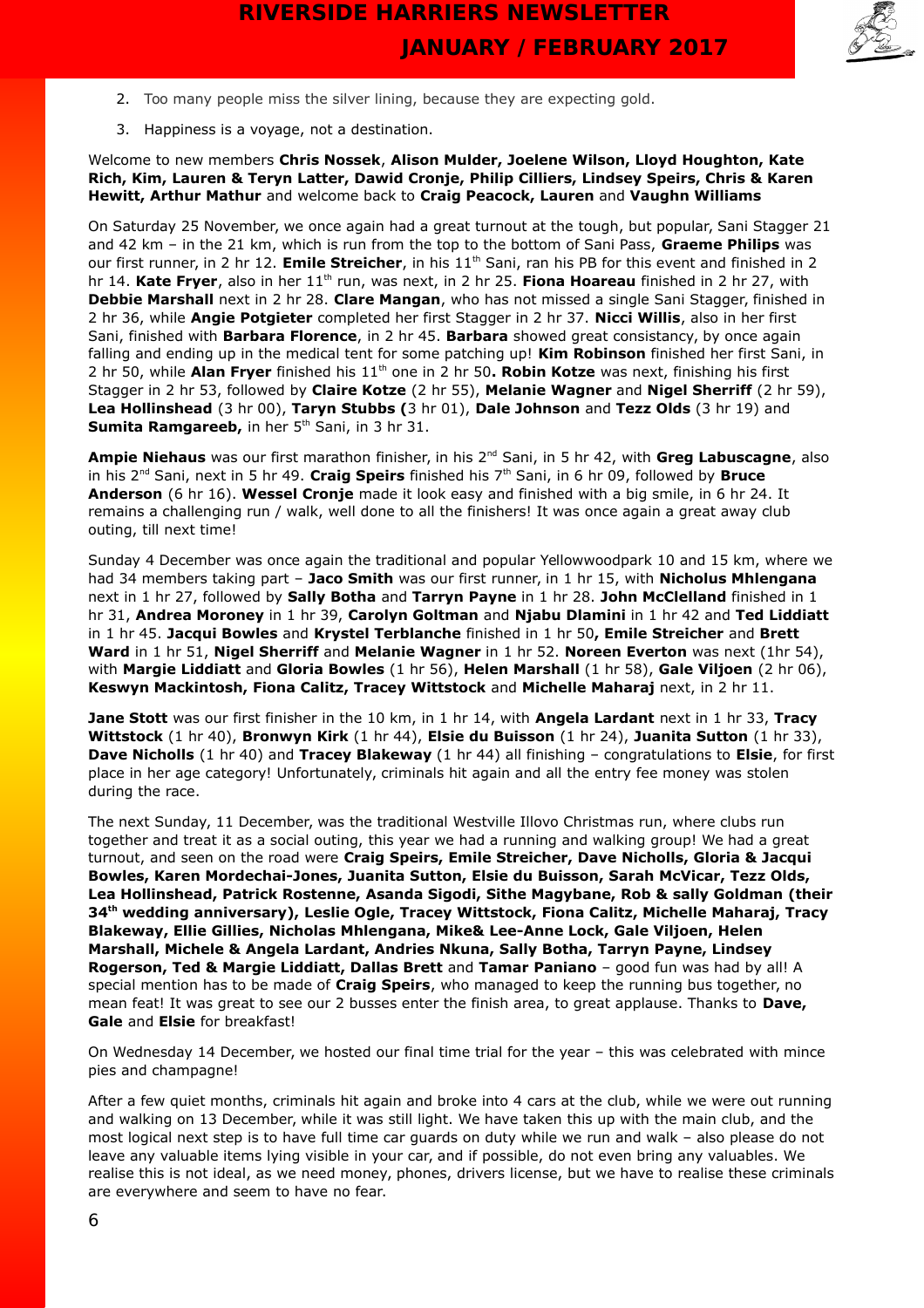

Sunday 18 December was the last race for 2016, the Big Hill 10 and 21 km at Balito. We had 2 runners in the 21 km, **Andries Nkuma** (1 hr 43) and **Tarryn Payne** (1 hr 59), while **Zaheera Kahn** was our first finisher in the 10 km, in 55:03, followed by **Ted Liddiatt** (67:38**), Clare Mangan** (69:49) and **Margie Liddiatt** (73:51). Next to finish was **Gale Viljoen, Gloria Bowles** and **Helen Marshall** (78:13), **Brent Payne** (85:54), **Sarah McVicar** (88:35), **Juanita Sutton** (90:51), **Janis** and **Dave Nicholls** (96:27). Well done to **Juanit**a who was the first lady in her age category!

On 31 December**, Emile Streicher** completed the NSRI 10 km in Still Bay, way down in the Southern Cape.

Congratulations to **Sandy** and **Craig Jenkins**, on the birth of **Hayden Jack Jenkins**!

Congratulations to **Taryn Brown**, who recently got engaged to **Joel Dixon.**

++ It is with great sadness that we hear about the passing of **Steve Pereira**- Steve was our chairman during the early 2000's – our condolences to his family and friends.

The Ronnie Davel 16 km, on Sunday 8 January, was the first race for 2017 – seen at the race were **Andrea Moroney, Debbie Marshall, Craig Peacock** and **Chris Nossek** – it was **Craig** and **Chris's** first race in our colours!

**Nigel Sherriff** and **Melanie Wagner** took part in two 21 km races inland – the Eersterust and Dischem 21 km – in preparation for the Rome Marathon later in the year……

\*\*\*\*\*\*\*\*\*\*\*\*\*\*\*\*\*\*\*\*\*\*\*\*\*\*\*\*\*\*\*\*

### **7. Walkers/ Intermediate Group - News Letter**

### **JANUARY 2017**

Welcome back to what looks like is going to be a bumper fun year.

 **As I stated in my last news letter:** *I will have a programme that you can take and use during the month off as well as join in on the odd "coffee" morning runs that the group will be doing. So we will aim at keeping fit and distance on legs so that we can go smoothly into races when they start in January.* Training continued in the holidays for those that wanted to get up at 5 and get going. Much complaining, sweating and coffee was drunk on these mornings but all in all everyone who saw it through feels ready to hit those hills this year. Fifteen sessions in all were completed. Without singling any one out by name, I would like it known that a certain lady who spent most of last year running with braces on her knees, cane and did almost all the morning runs. The improvement in her running is truly noticeable as well as the fact that there were no braces on her legs. Well done and keep up this improvement. Well done to those who joined in even if it was only once. You made an effort.

With last week being the official start of our club training for 2017 we saw a few new faces joining the group. I will be keeping these newbies on a short route at the moment as the rest of the group push up to 9/10km a session. Once they are fitter they can then move onto the longer distances.

To those of you who used the target of 35min for your first time trial and came in close or under. SHOT ! Lets see these times improve at every TT even if by just a few seconds.

I have been asked to do a fitness class at the club on a Monday evening…….. **PLEASE NOTE**: I am not a personal trainer. I have however managed to get a few good training sheets from an "old" Riverside member who now lives in the UK – ( Thanks Katie Marais) and we will be working from these. I have also got a nice lot of exercises from my "old" kettle bell trainer and we will be adapting these to our needs. We do not have equipment so it will not be strength training just pure muscle stretches. If you are keen on joining please email me, however if you are wanting something upbeat and hectic to loose weight or get fit –**GO JOIN A GYM** !!!

These are just toning exercises. Slow and easy.

Those members of this group who have specific goals this year, I need to log them so that I can help you achieve them by year end. Please send me your goals, even if its just " I want to run a 5km in 30 min." There are quite a few in the group who will be aiming at doing a 42km by year end and I wish them a year of good hard training to achieve this goal. Remember it takes commitment and lots of training to be comfortable to do it but you can do it as you have come a long way already.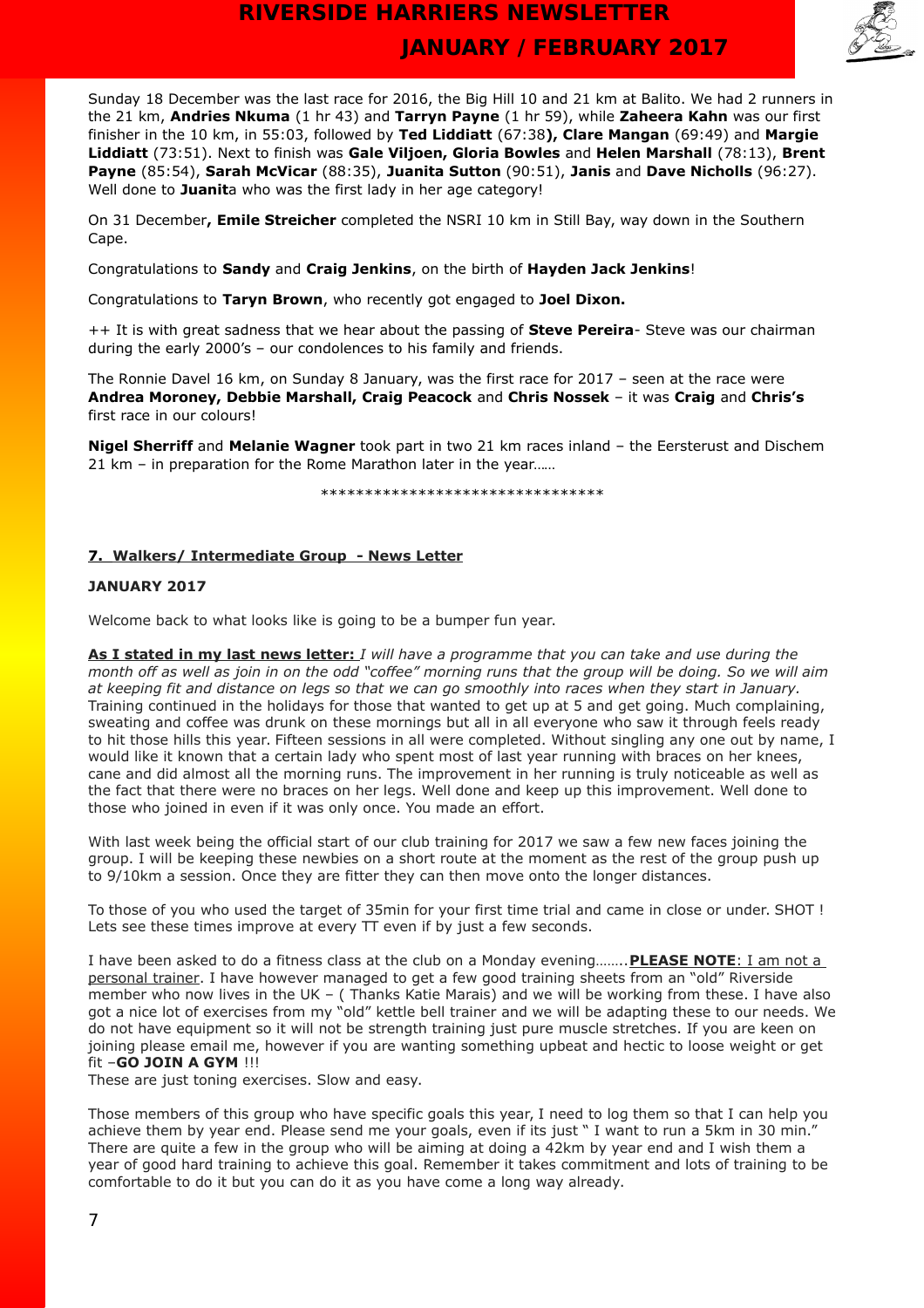

Those of you taking on Kearsney on Sunday, good luck. Enjoy it and take it easy. Those hills are hectic but you should fly up them as you have been on the training sessions. Those doing PDAC, Sparksport, Hillcrest and PMB, good luck and ENJOY !!!!

REMEMBER – NO PAIN - NO GAIN.

That's it for now. Good walking / running to all of you and see you all on the road.!!! Blessings to you all Les

#### **The Big 5 :**

I have based the BIG 5 away from any  $10 \times 10$  challenge races this year so that it actually becomes a **21km challenge** that you have to make the effort to go and do if you want to win this award.

#### **Change from last year !!!!!**

The BIG 5 listed below will be what counts first. So in order to win you have to do all 5 x 21km races and get PB's if possible.

If no one does all 5 then the monkey races will come into count, to give you 5 x 21km races. If there is a tie at the end on points, then any PB's that you may have got as the 21km stack up, will go into count.

eg. Who got more PB's. First race on BIG 5( March) time will be your start. ( Not the monkey race in Feb)

PB's start from your second BIG 5 race time against your first Big 5 race time.

This year the award will only work on 21km races.

For those not doing 21km distances as yet but still want to do them as a 10km , ( if there is a 10km) then a point will be given for doing the 10km but no PB points for 10km. So the BIG 5 is open for anyone in the Walkers / Intermediate group wanting to challenge themselves.

 $21km = 3$  points  $10km = 1$  point PB on  $21km = 2$  points extra

#### **RACES FOR BIG 5**

th March - **RHINO** – Gaterite th May – **LEOPARD** – Deloittes th August – **ELEPHANT** – Durban Runner th September – **LION** – Newlands 5<sup>th</sup> November - **BUFFALO** - Mt Edgecombe

#### **MONKEY's**

29th February – Hillcrest 12<sup>th</sup> October - South Coast

I hope this makes sense as it makes this award more of a challenge.

Good luck and may the most determined person win.

Cheers Les

\*\*\*\*\*\*\*\*\*\*\*\*\*\*\*\*\*\*\*\*\*\*\*\*\*\*\*\*\*\*\*\*\*\*\*\*

### **8. Back in Time:**

#### **This month 1 year ago:**

**Emile Streicher, Alan and Kate Fryer** completed their 10<sup>th</sup> Sani Stagger 21 km.

We had to say farewell to our 2 foreign friends, **Erik Kleine** and **Lars Brammer**.

We had a record of 55 people at our first time trial in 2016!

### **This month 5 years ago:**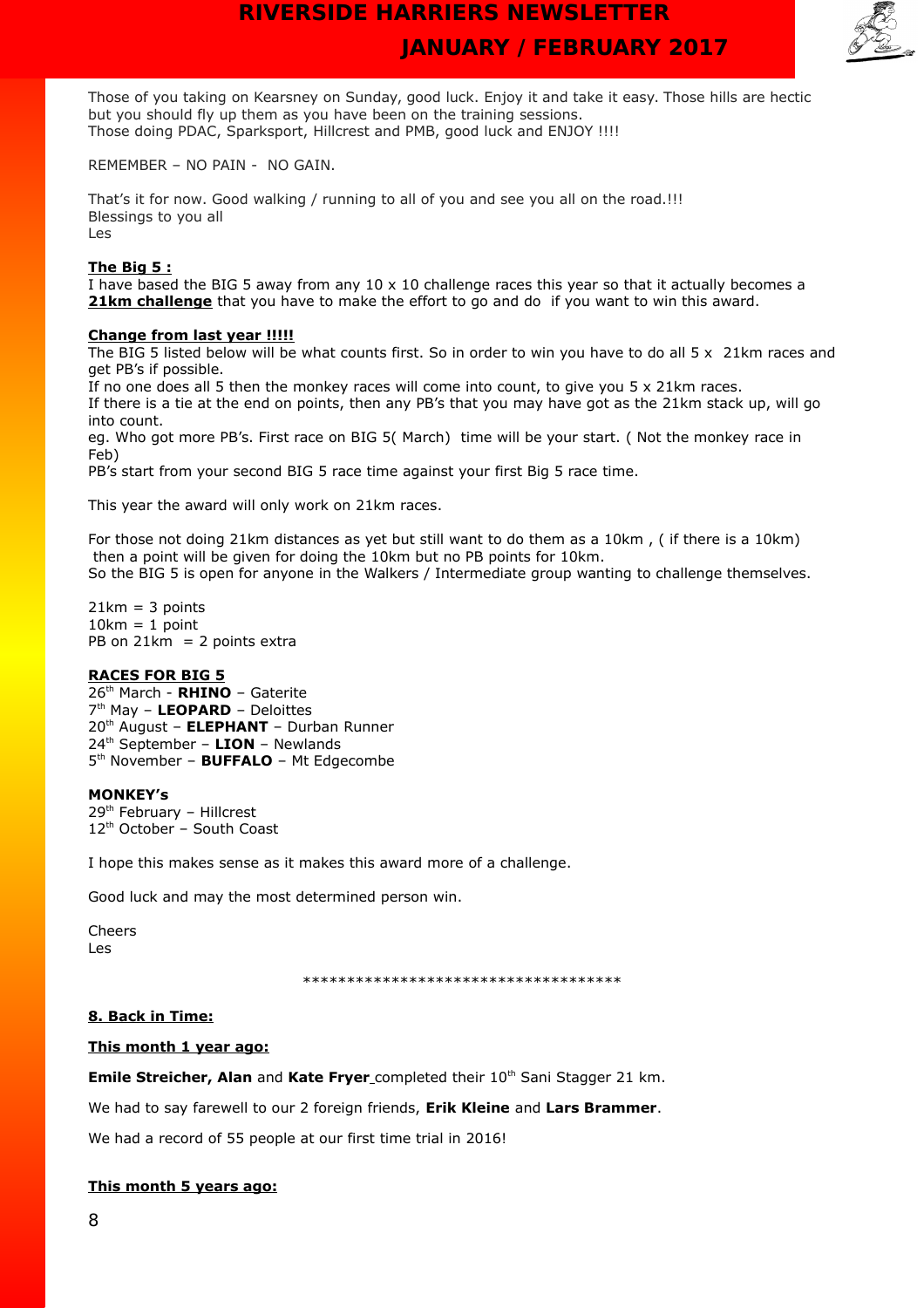

### **Sumita Ramgareeb** and **Di Ching** joined our club.

**Craig Speirs** had a knee operation and carefully nursed his way back to full fitness.

**Kevin Keddie** completed the Sani 42 km in 4 hr 45.

### **This month 10 years ago:**

**Nigel Sherriff** finished 2006 with the fastest 5 km time trial time (21:32), while **Dale Johnson** ran the fastest 8 km (36:03).

**Clare Mangan** was our only runner in the Sani Stagger, and finished in 2 hr 14.

**Patrick Rostenne** arrived at 2 Tuesday training runs, and almost equalled his whole 2006 mileage in those 2 runs!

### **This month 15 years ago:**

Same **Patrick**, who was a mean and lean running machine in 2002, won a running competition in a gym – who can run the longest distance in 20 minutes, on a treadmill? **Patrick** ran 4.75 km at average speed of 4:12!

**Alan** and **Kate Fryer** took part in the very first Sani Stagger, way back in 2001.

Best Time trial times in 2001, for members who are still current members:

| 4 km:                    | 8 km:                   |
|--------------------------|-------------------------|
| Patrick Rostenne - 17:55 | Patrick Rostenne- 35:42 |
| Emile Streicher- 18:20   | Emile Streicher - 35:49 |
| Jackie Botha - 21:55     | Lawrence Avis - 38:40   |
| Alan Fryer $-22:06$      | Rob Goldman $-39:04$    |
|                          | Louis Botha $-39:19$    |
|                          | Clare Mangan $-40:46$   |

### **This month 20 years ago:**

**Craig Speirs** completed the Newlands 15 km in 69:42.

**Emile Streicher** tried his hand at canoeing, and in one of the qualifying races near Estcourt, ended up in a tree!

**Bernie Bass** and **Anton Els** completed the Athletics North 15 km in 59 min.

\*\*\*\*\*\*\*\*\*\*\*\*\*\*\*\*\*\*\*\*\*\*\*\*\*\*\*\*\*\*\*\*\*

### **9. Mail received:**

Sani Stagger 2016: It took compartment calf surgery on both legs, 13 weeks of healing and Physio therapy to get me to the start of this incredible race from the top of Sani Pass (2865 m) to the Sani Pass hotel (1566 m). It took much courage and determination for me to cross the finish line and complete my fifth consecutive Sani Stagger half marathon in 3h31. Thanks to Riverside Harriers for their continued support and encouragement of both runners and walkers. I am so grateful to have achieved this goal.

Sumita Ramgareeb

\*\*\*\*\*\*\*\*\*\*\*\*\*\*\*\*\*\*\*\*\*\*\*\*\*\*\*\*\*\*\*\*\*\*\*\*\*

Thanks everyone again for an awesome time away at the Sani Stagger. Thanks for the companionship, the support and the laughs. Good times. (mostly) Only 364 days to go.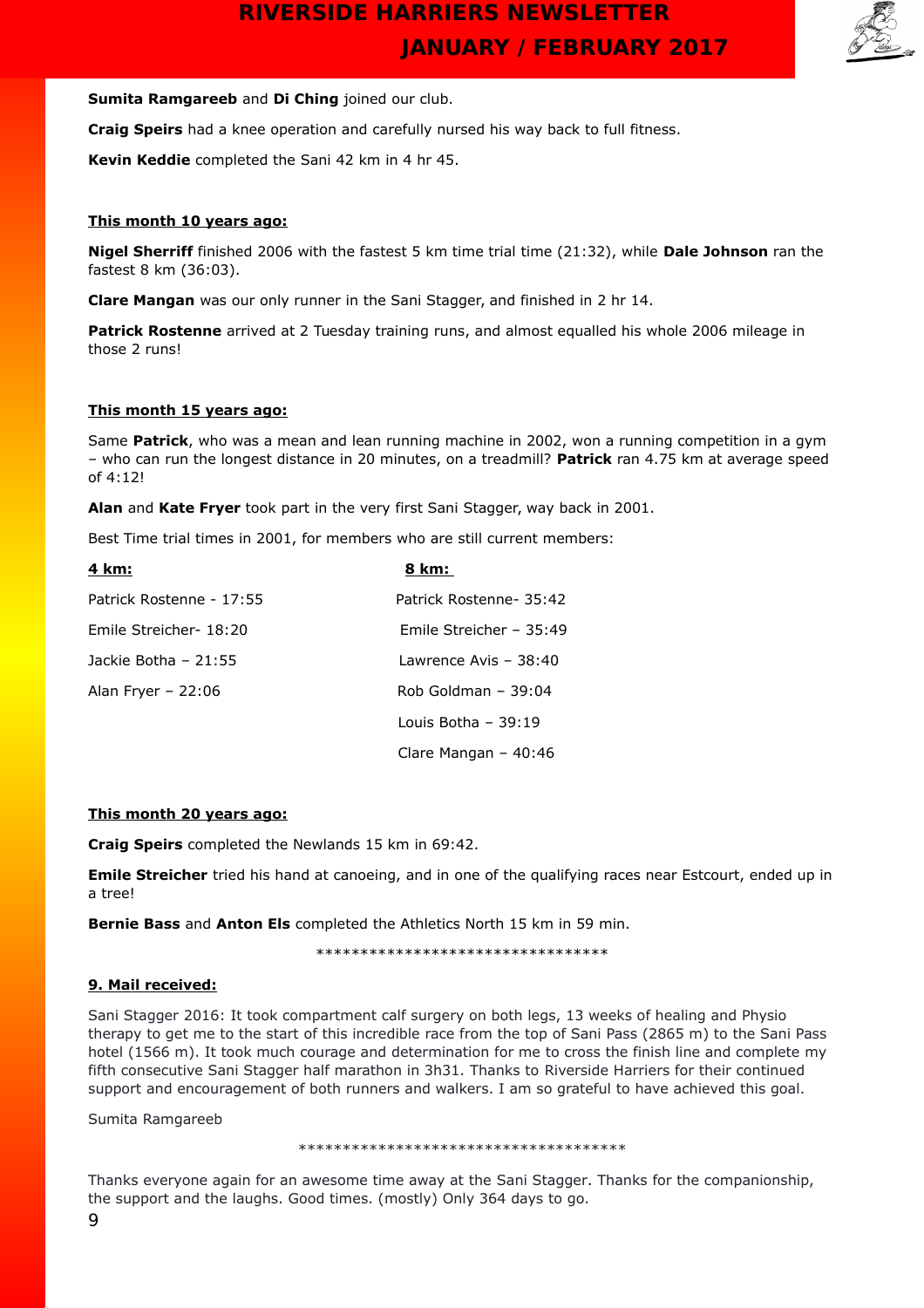



#### Greg Labuscagne

#### \*\*\*\*\*\*\*\*\*\*\*\*\*\*\*\*\*\*\*\*\*\*\*\*\*\*\*\*\*\*\*\*\*

Sani Sagger 21km down run was such an awesome experience. Thank you to everyone from Riverside harriers for making it a day to remember.

Kim Robinson

#### \*\*\*\*\*\*\*\*\*\*\*\*\*\*\*\*\*\*\*\*\*\*\*\*\*\*\*\*\*\*\*

Thanks for the 2016 running year with Riverside Harriers! Great club and great support on Comrades and other races – really enjoyed being part of the club and I'm sure I'll re-join if I manage to move back to Durban one day. Graham Christensen

#### \*\*\*\*\*\*\*\*\*\*\*\*\*\*\*\*\*\*\*\*\*\*\*\*\*\*\*\*\*\*\*\*\*\*\*\*\*\*\*

Being hijacked, kidnapped and held at gunpoint surely was one of the worst experiences of my entire life. During the ordeal, I had to face the possibility that God may not "supernaturally" intervene and prevent the criminals from taking my life. Or at least brutally assault me. Priorities suddenly become very simple when you're threatened with death. Career goals, travel, leisure and possessions didn't even cross my mind. Suddenly the only thing important to me seemed to be relationships, especially my relationship with Jana! So like any reasonable Christian, I asked God to spare my life. Or at least not make dying unnecessary painful.

Thank you to everyone for your prayers, phone calls, messages and caring - especially for joining me with your prayers! I don't think we can manipulate God with prayer, but I do know that prayer is extremely powerful. I've heard that there were many many people praying for me: my sincerest THANK YOU! to you all!

Two things in this ordeal stood out for me, that I consider to be miraculous, or as close to miracles that I've ever come: (1.) I wasn't physically assaulted in ANY way, and (2.) they gave me back my house keys and access gate remote. It happened like this: the three armed men forced me to lie down on the Yaris's backseat and one of the men sat on top of my legs after covering me with a towel. (Partly to make sure I don't draw attention from passersby at the robots, partly from preventing me from knowing where we're going, and partly because there were nowhere else to sit). He then started to search through my pockets for valuables and took my cellphone and wallet. After finding and removing the bundle of keys (+remote) from my pocket, he promptly placed it inside my right hand, closed my fingers around it with his other hand, and gently pressed my hand against my chest! They could've done so much with the keys...

I experienced God's presence first-hand. Not through some supernatural appearance out of the blue or "warm fuzzy" feelings, but through the sure realisation that He is always present, preparing us and shaping us throughout our lives, in order that we may face anything with Him. He truly is Immanuel i.e. God with us. And that is all that really matters

Ampie Niehaus

#### \*\*\*\*\*\*\*\*\*\*\*\*\*\*\*\*\*\*\*\*\*\*\*\*\*\*\*\*\*\*\*\*\*\*\*\*\*\*

Today the newest member of Riverside Harriers, ran Ronnie Davel 16km with the slowest member (me). Beautiful misty morning running through the Mondi forests after the rain. The birds had come out and we were entertained by the songs of the orioles, cuckoos and bagpipes as we breathed in the fresh earthy eucalyptus and greeted the cows. Newest member proved to be fast (especially on the many hills) and was gracious enough to wait for me on several occasions. Route was super-muddy and very slippery. I saw a woman at the end who was so muddy she must have either rolled in the mud or fallen down on one side, stood up and fallen down on the other side! Also seen at race: Debbie Marshall, Robbie and an unidentified RH member (Chris Nossek). Together we were the top four runners home for Riverside. Haha. Well done to Hilton AC for a well organised run.

Andrea Moroney

\*\*\*\*\*\*\*\*\*\*\*\*\*\*\*\*\*\*\*\*\*\*\*\*\*\*\*\*\*\*\*\*\*\*\*\*\*\*\*\*\*\*\*\*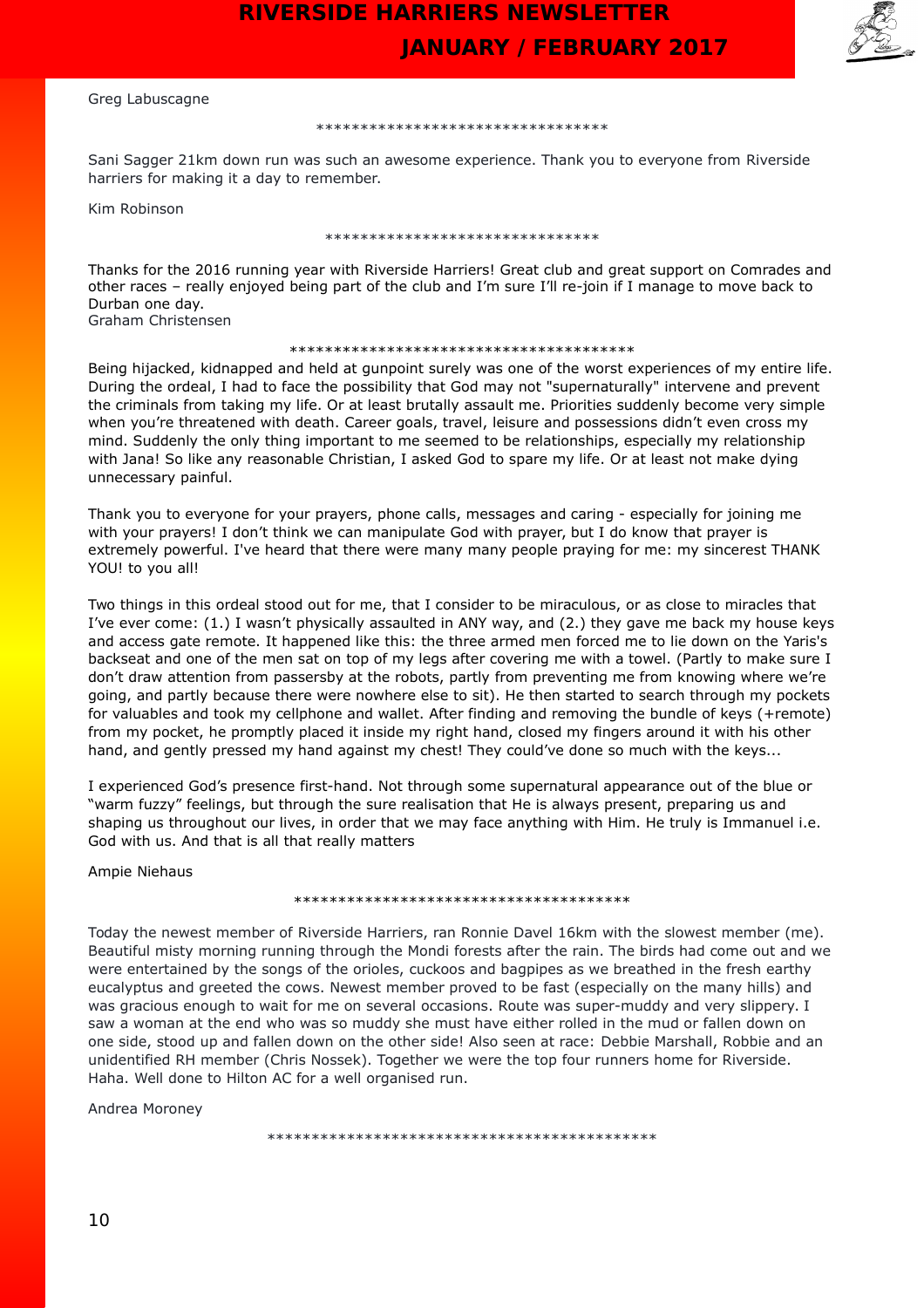

Back to back 21km done. Eesterust yesterday and Dischem 21km today. Still got a lot more training to go until our marathon in Rome on 2nd April. Now in Gauteng province we have accepted we are Benoni Northerns people cheer us on along the route. GO BENONI we smile and wave. I'm feeling a lot fitter no

Melanie Wagner

\*\*\*\*\*\*\*\*\*\*\*\*\*\*\*\*\*\*\*\*\*\*\*\*\*\*\*\*\*\*\*\*\*\*\*\*\*\*\*\*\*\*\*\*\*\*

Thank you to my dear friends at Riverside Harriers for the beautiful arrangement of flowers that arrived on my doorstep! I really appreciate all the love and support. Can't wait to be on the road with all of you again, soon!

Sandy Jenkins

\*\*\*\*\*\*\*\*\*\*\*\*\*\*\*\*\*\*\*\*\*\*\*\*\*\*\*\*\*\*\*\*\*\*\*\*\*\*\*\*\*\*\*

#### **10. Interview:**

This month we speak to **Jaco Smith**:

**1. Where were you born? Ermelo, Eastern-Transvaal (now known as Mpumalanga)**

**2. Where did you matriculate**? **At Witteberg High school in Bethlehem, Free State**

**3. Family? Mom, Dad, brother and sister all in Bethlehem, and married to my awesome wife Romè**

**4. Did you participate in sport at school? Yes, Cricket and Rugby, track and field and tennis (Just to stay out of study class)**

**5. What are your personal sporting highlights? Some cricket highlights, but finishing the 2011 Comrades, after some difficulty will be my highlight and the Lions in the Super Rugby 2016 and running up Clinch.**

**6. What are your future sporting ambitions? Better my times in all my distances, especially marathons.**

**7. Why do you run? Fitness, fun and to eat whatever I want.**

**8. How long have you been a member of Glenwood / Riverside Harriers? unofficially September 2014, officially January 2015**

9**. What does the club mean to you? To me its Friends & family…. And unbelievable support and guidance in achieving your goals.**

**10. Profession? Accountant…..go figure.**

**11. Other sporting activities? Some gym and searching for golf balls on golf courses.**

**12. Hobbies & interests? Photography, Watching series and sport.**

**13. Any disappointments in sport? Sucking at running marathons…..**

**14. Message for newcomers to running / walking? Run when you can, walk if you have to, crawl if you must, just never give up!!**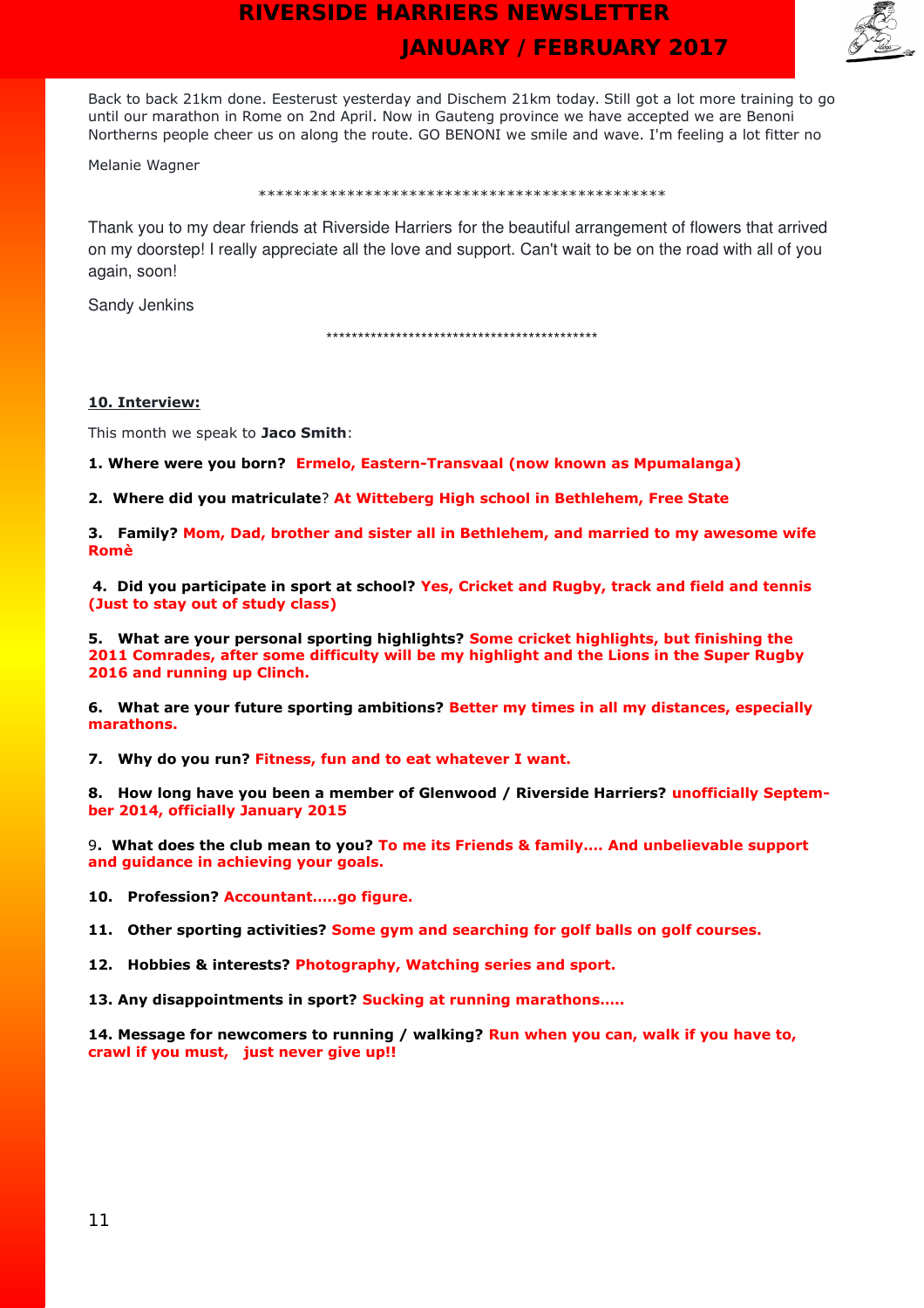



## **11. Quotes of the month:**

**Jaco Smith** (during a windy morning run):"I am so glad we are out of the wind, now the hair won't blow in my face".

**Jaco van Schalkwyk:**"Many people take part in the Get Fit Challenge, I however, do the Get Unfit Challenge".

**Jaco van Schalkwyk**" You are only in front if you are going in the right direction".

**Emile Streicher**: "Once again, I don't want to get too fit too soon, it then becomes boring!"

Jaco van Schalkwyk:"I have run every Kearsney race since last year".

**Jaco van Schalkwyk** : "When I first join the club, I noticed many people wearing "W" tags on their vests, initially I thought it meant "Women".

**Brett Ward**: "It is going to be very difficult to win the 10 x 10 km Challenge again, so I will rather focus on winning the yellow shorts".

### **12. Birthdays:**

| Dec | Name            | Jan | Name            | Feb | Name           |
|-----|-----------------|-----|-----------------|-----|----------------|
|     | Jana Niehaus    |     | Angie Potgieter |     | Mike Lock      |
|     | Vinnie Papenfus |     | Leanne Fenwick  |     | Noreen Everton |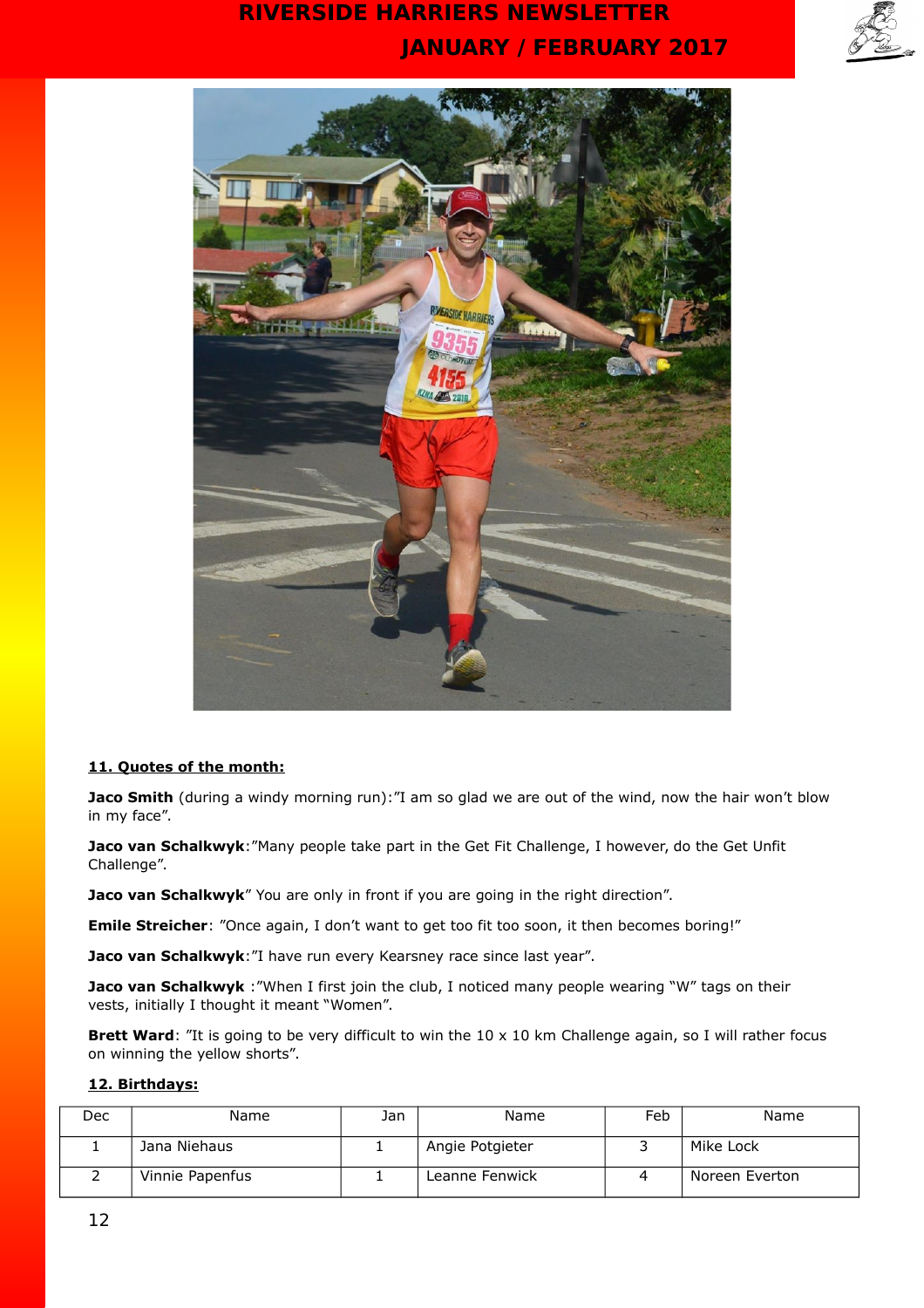

| 4  | Clare Mangan      | $\mathbf{1}$ | Dallas Brett          | 5              | Naomi Maujean          |
|----|-------------------|--------------|-----------------------|----------------|------------------------|
| 6  | Andrea Moroney    | 3            | <b>Brian Nicholas</b> | 6              | Simone Liebenberg      |
| 10 | Philippa Charnaud | 5            | Richard Aitken        | $\overline{7}$ | Johan Borstlap         |
| 10 | <b>Brett Ward</b> | 6            | Izanne Jacobs         | $\overline{7}$ | Dave Nicholls          |
| 10 | John McClelland   | 8            | Jaco Smith            | 8              | Johan van Rooyen       |
| 11 | Kevin Keddie      | 14           | Carolyn Goltman       | $\mathsf{q}$   | Robin Kotze            |
| 12 | Sue Wardop        | 15           | Sumita Ramgareeb      | 10             | Geraldine Cronje       |
| 19 | Dale Johnson      | 16           | Tezz Olds             | 12             | Kate Fryer             |
| 22 | Dumisani Shoyise  | 18           | Lynn Wallis           | 13             | <b>Baron Combrinck</b> |
| 22 | Zanele Shoyise    | 20           | Marlene Sagathavan    | 13             | Tamar Panaino          |
| 22 | Mandy Skye        | 20           | Mandy Conradt         | 16             | Fred Akal              |
| 26 | Sarah McVicar     | 27           | Robyn Coote           | 17             | Rosslyn Doorasamy      |
| 26 | Rojean Hanekom    | 31           | Di Cilliers           | 18             | Debra Symington        |
| 27 | Cathy Coates      |              |                       | 25             | Sandy Jenkins          |
| 28 | Dave Elliott      |              |                       | 28             | Lee Wearne             |
| 29 | Mike Fell         |              |                       |                |                        |

## **13. HUMOUR:**

The snake went to the bar and ordered a drink.

"Sorry", said the barman, "we don't serve snakes".

"Why not?", enquired the snake.

"Because you can't hold your drinks".

## 14. **2017 COMMITTEE MEMBERS:**

| <b>Chairman:</b>                      | Clare Mangan                                                      |
|---------------------------------------|-------------------------------------------------------------------|
|                                       | <b>Social Conveners</b> : Leslie Ogle & Debbie Marshall           |
| <b>Walkers:</b>                       | Leslie Ogle                                                       |
| $\mathsf{Kit}$ :                      | Nicola Hewitt                                                     |
| Treasurer:                            | Eric Prange                                                       |
| <b>Secretary:</b>                     | Emile Streicher (083 449 8308 -cell; riversideharriers@gmail.com) |
| <b>Road Captain:</b>                  | Craig Speirs                                                      |
| <b>Social Media/PRO:</b> Dale Johnson |                                                                   |
|                                       |                                                                   |

## 15. **2016 RACE DATES:**

Ref the KZNA booklet, eventtiming website and weekly mails for full race details.

## 16. **Time Trial Results:**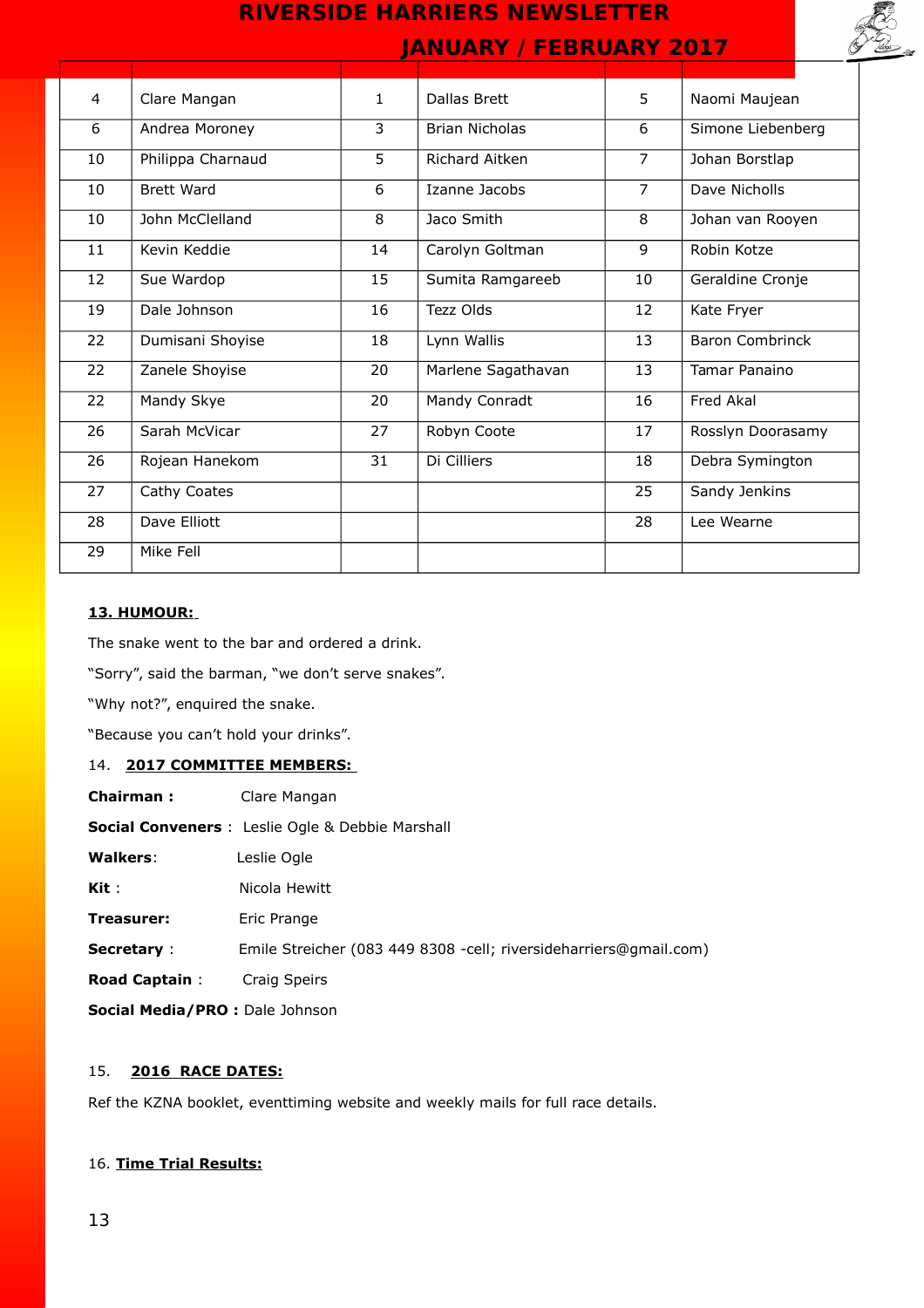

Here are the 2017 Time Trial best time trial times to date, as on **Wednesday 18 January.** For reference, we have included everybody's 2016 best times. Where the 2017 time is an improvement, we have highlighted in <mark>green.</mark>

|    | 2017 Dest 5 km Times |               |       |       |  |  |  |
|----|----------------------|---------------|-------|-------|--|--|--|
| Nr | Name                 | Surname       | 2017  | 2016  |  |  |  |
| 1  | Geoff                | <b>Speirs</b> | 20:39 | 20:21 |  |  |  |
| 2  | Dawid                | Cronje        | 21:27 |       |  |  |  |
| 3  | Wessel               | Cronje        | 22:30 | 20:48 |  |  |  |
| 4  | Chris                | Nossek        | 23:31 |       |  |  |  |
| 5  | Lee-Anne             | Lock          | 25:23 | 30:04 |  |  |  |
| 1  | Jaco                 | Smith         | 25:30 | 20:18 |  |  |  |
| 2  | Greg                 | Labuscagne    | 25:30 | 21:22 |  |  |  |
| 3  | <b>Brad</b>          | Rochat        | 26:00 | 24:09 |  |  |  |
| 4  | Mike                 | Lock          | 27:03 | 26:25 |  |  |  |
| 5  | Baron                | Combrinck     | 27:03 | 28:24 |  |  |  |
| 6  | Angie                | Potgieter     | 27:15 | 26:26 |  |  |  |
| 7  | Tarryn               | Payne         | 28:10 | 24:36 |  |  |  |
| 8  | Alvinesh             | Sookoo        | 28:13 | 24:39 |  |  |  |
| 9  | Taron                | Ridsdale      | 29:03 | 27:01 |  |  |  |
| 10 | <b>Brett</b>         | Ward          | 29:04 | 27:39 |  |  |  |
| 11 | Jaco                 | van Schalkwyk | 29:20 | 23:49 |  |  |  |
| 12 | Krystel              | Terblanche    | 29:20 | 28:28 |  |  |  |
| 13 | Emile                | Streicher     | 29:27 | 24:28 |  |  |  |
| 14 | Kate                 | Rich          | 29:45 |       |  |  |  |
| 15 | Candice              | Jenkinson     | 29:50 | 28:50 |  |  |  |
| 16 | Chris                | Hewitt        | 29:50 |       |  |  |  |
| 17 | Clare                | Mangan        | 30:15 | 29:30 |  |  |  |
| 18 | Karen                | Hewitt        | 30:15 |       |  |  |  |
| 19 | Dale                 | Johnson       | 30:26 | 24:59 |  |  |  |
| 20 | Mandy                | Skye          | 30:26 | 27:55 |  |  |  |
| 21 | Simone               | Liebenberg    | 30:43 | 27:50 |  |  |  |
| 22 | Asanda               | Sigodi        | 30:50 | 28:10 |  |  |  |
| 23 | Taryn                | Mundell       | 31:06 | 27:20 |  |  |  |
| 24 | Kim                  | Robinson      | 31:09 | 29:14 |  |  |  |
| 25 | Jacqueline           | <b>Bowles</b> | 31:17 | 30:32 |  |  |  |
| 26 | Rob                  | Goldman       | 32:24 | 23:37 |  |  |  |
| 27 | Helen                | Marshall      | 32:37 | 31:22 |  |  |  |
| 28 | Robin                | Kotze         | 32:46 |       |  |  |  |

### **2017 best 5 km Times**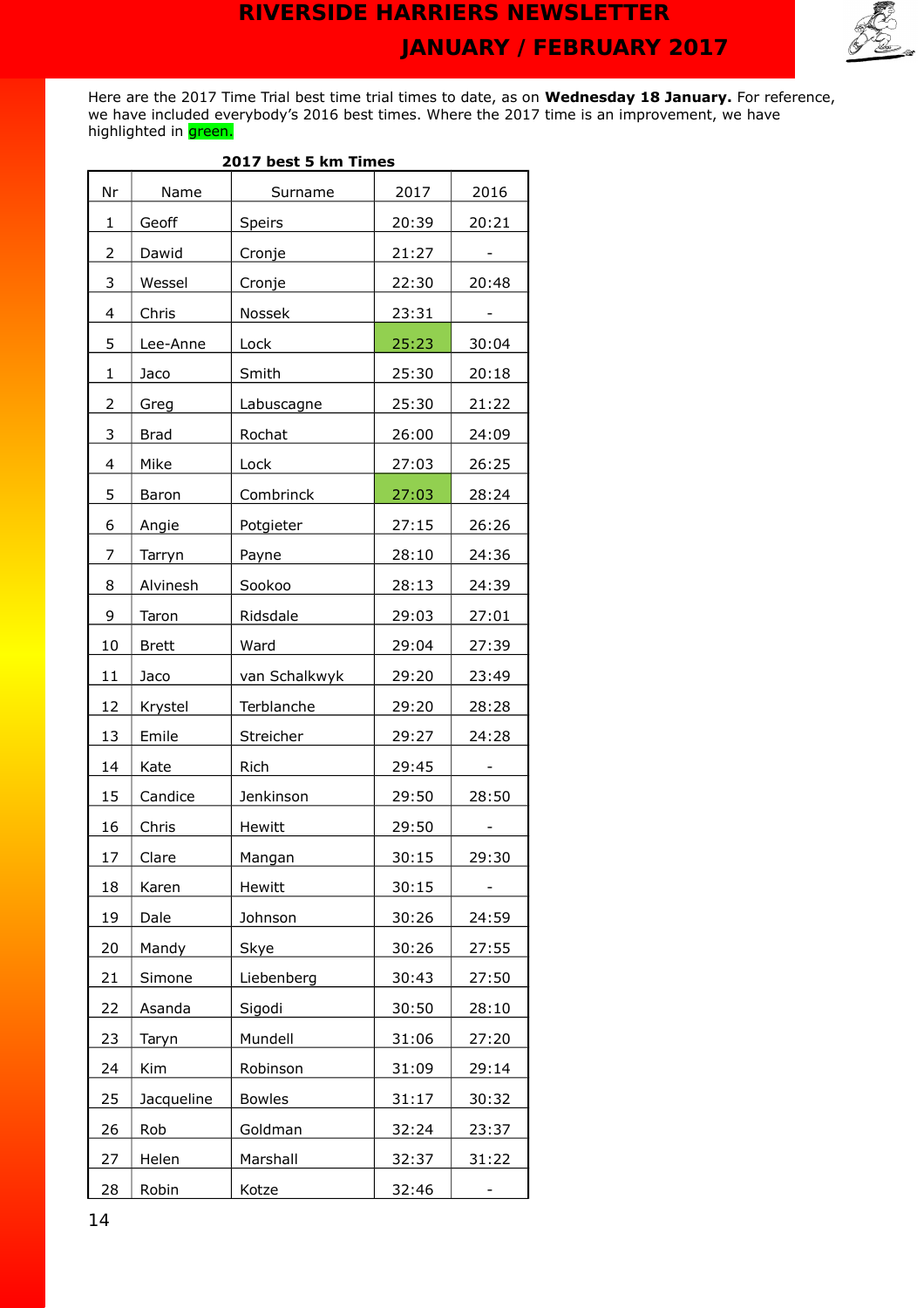

| 29 | Noreen       | Everton          | 33:18 | 32:12 |
|----|--------------|------------------|-------|-------|
| 30 | Andrew       | Perkins          | 33:30 | 28:04 |
| 31 | Claire       | Kotze            | 33:38 | 39:06 |
| 32 | Arjun        | Mathur           | 33:59 |       |
| 33 | Keswyn       | Mackintosh       | 34:04 | 32:14 |
| 34 | Gloria       | <b>Bowles</b>    | 34:10 | 33:41 |
| 35 | Bronwyn      | Kirk             | 34:43 | 30:11 |
| 36 | Tracy        | Wittstock        | 34:52 | 33:09 |
| 37 | Fiona        | Calitz           | 35:15 | 34:50 |
| 38 | Sally        | Goldman          | 35:18 | 33:53 |
| 39 | Gale         | Viljoen          | 35:25 | 34:47 |
| 40 | Tezz         | Olds             | 36:11 | 33:03 |
| 41 | <b>Brent</b> | Payne            | 37:32 | 34:57 |
| 42 | Leslie       | Ogle             | 38:22 | 43:57 |
| 43 | Louis        | <b>Botha</b>     | 39:58 | 39:21 |
| 44 | Jackie       | <b>Botha</b>     | 39:58 | 42:10 |
| 45 | Elsie        | Du Buisson       | 41:43 | 39:10 |
| 46 | Lea          | Hollinshead      | 42:16 | 33:56 |
| 47 | Wayne        | Kerr             | 43:41 | 39:08 |
| 48 | Juanita      | Sutton           | 45:35 | 43:07 |
| 49 | Neela        | Naidoo           | 46:35 | 44:30 |
| 50 | Tracy        | Blakeway         | 49:05 | 45:30 |
| 51 | Christo      | Janse v Rensburg | 50:00 | 55:00 |
| 52 | Felicity     | Holbrook         | 51:00 | 47:16 |
| 53 | Ingrid       | Knott            | 53:05 | 47:24 |
| 54 | Juliette     | Spence           | 55:00 | 46:53 |
| 55 | Andries      | Nkuna            |       | 21:21 |
| 56 | Nicola       | Hewitt           |       | 21:25 |
| 57 | Nicolas      | Tingle           |       | 21:25 |
| 58 | Eric         | Prange           |       | 21:56 |
| 59 | James        | <b>Boyes</b>     |       | 21:59 |
| 60 | <b>Bruce</b> | Anderson         |       | 22:23 |
| 61 | Nigel        | Sheriff          |       | 22:35 |
| 62 | Jana         | Niehaus          |       | 22:55 |
| 63 | David        | Elliott          |       | 22:57 |
| 64 | Dumisani     | Shoyise          |       | 23:00 |
| 65 | Robyn        | Pitot            |       | 23:06 |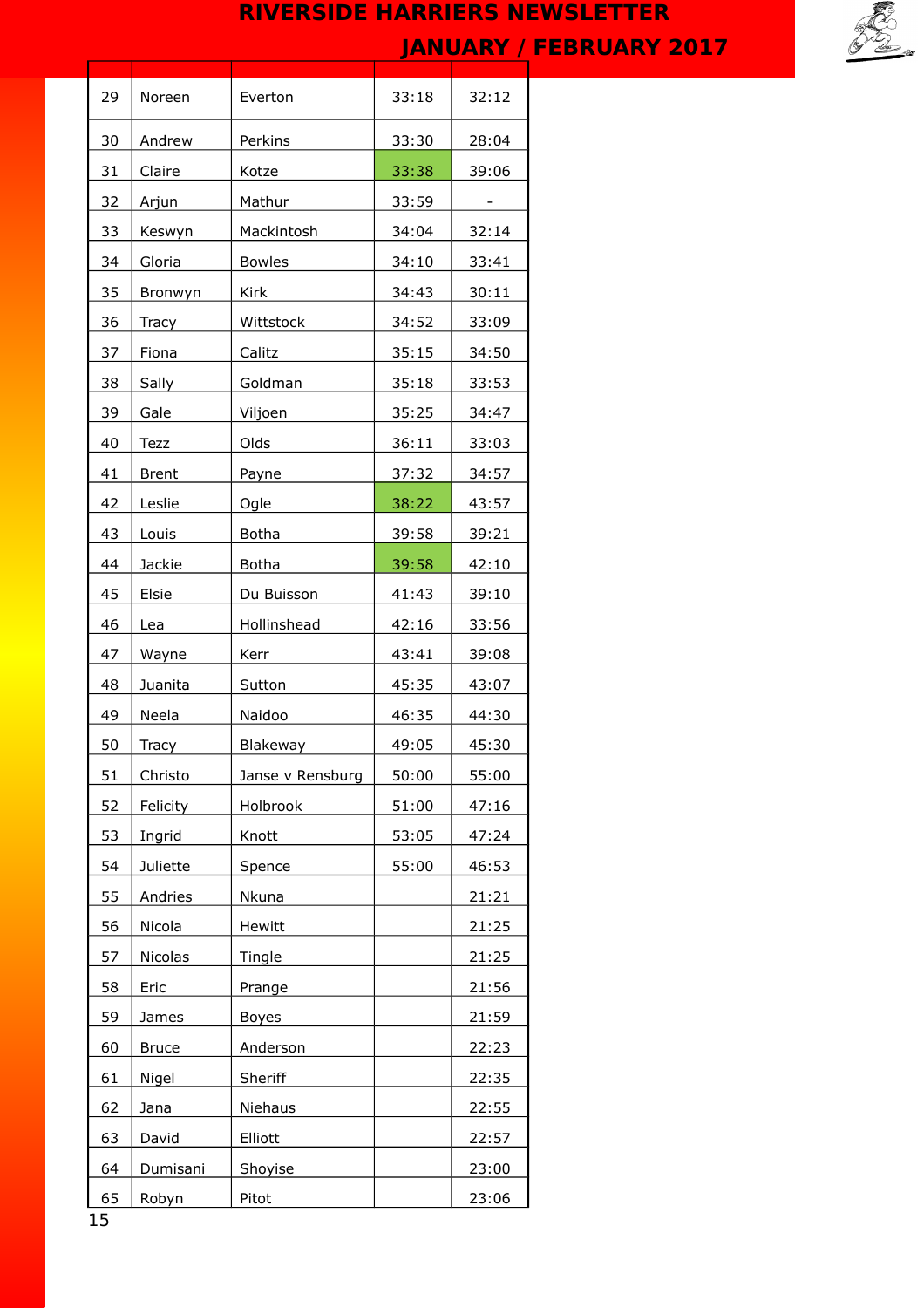

| 66  | Monique    | Ward         | 23:38 |
|-----|------------|--------------|-------|
| 67  | Ryan       | Morgan       | 23:44 |
| 68  | Craig      | Speirs       | 23:54 |
| 69  | Terri      | Atkinson     | 24:26 |
| 70  | Larry      | Wood         | 24:31 |
| 71  | Ampie      | Niehaus      | 24:34 |
| 72  | Rob        | Scholtz      | 24:35 |
| 73  | Neil       | Gibb         | 24:38 |
| 74  | Zoe        | Papadakis    | 24:50 |
| 75  | Desiree    | Viviers      | 24:55 |
| 76  | Lindsay    | Rogerson     | 25:18 |
| 77  | Maxine     | Stobart      | 25:37 |
| 78  | Simon      | Hoffe        | 25:46 |
| 79  | Chantel    | Robins       | 25:53 |
| 80  | Rojean     | hanekom      | 25:58 |
| 81  | Sally      | <b>Botha</b> | 26:09 |
| 82  | Clare      | Ramsay       | 26:58 |
| 83  | Mike       | Fell         | 27:00 |
| 84  | Sithembiso | Magybane     | 27:00 |
| 85  | Lawrence   | Avis         | 27:05 |
| 86  | Izanne     | Jacobs       | 27:11 |
| 87  | Scott      | Couper       | 27:19 |
| 88  | Philippa   | Charnaud     | 27:39 |
| 89  | Tamlyn     | Reid         | 27:48 |
| 90  | Lesley     | Slade        | 27:50 |
| 91  | Barbara    | Florence     | 27:50 |
| 92  | Taryn      | Brown        | 28:17 |
| 93  | Greg       | Beckwith     | 28:36 |
| 94  | Michelle   | Maharaj      | 28:45 |
| 95  | Kris       | Breyenbach   | 28:47 |
| 96  | Angela     | Parry        | 28:48 |
| 97  | Melanie    | Wagner       | 28:53 |
| 98  | Geraldine  | Cronje       | 28:54 |
| 99  | Inga       | Good         | 28:55 |
| 100 | Elizabeth  | Perkins      | 29:32 |
| 101 | Alison     | Chadwick     | 29:43 |
| 102 | Vinni      | Papenfus     | 29:43 |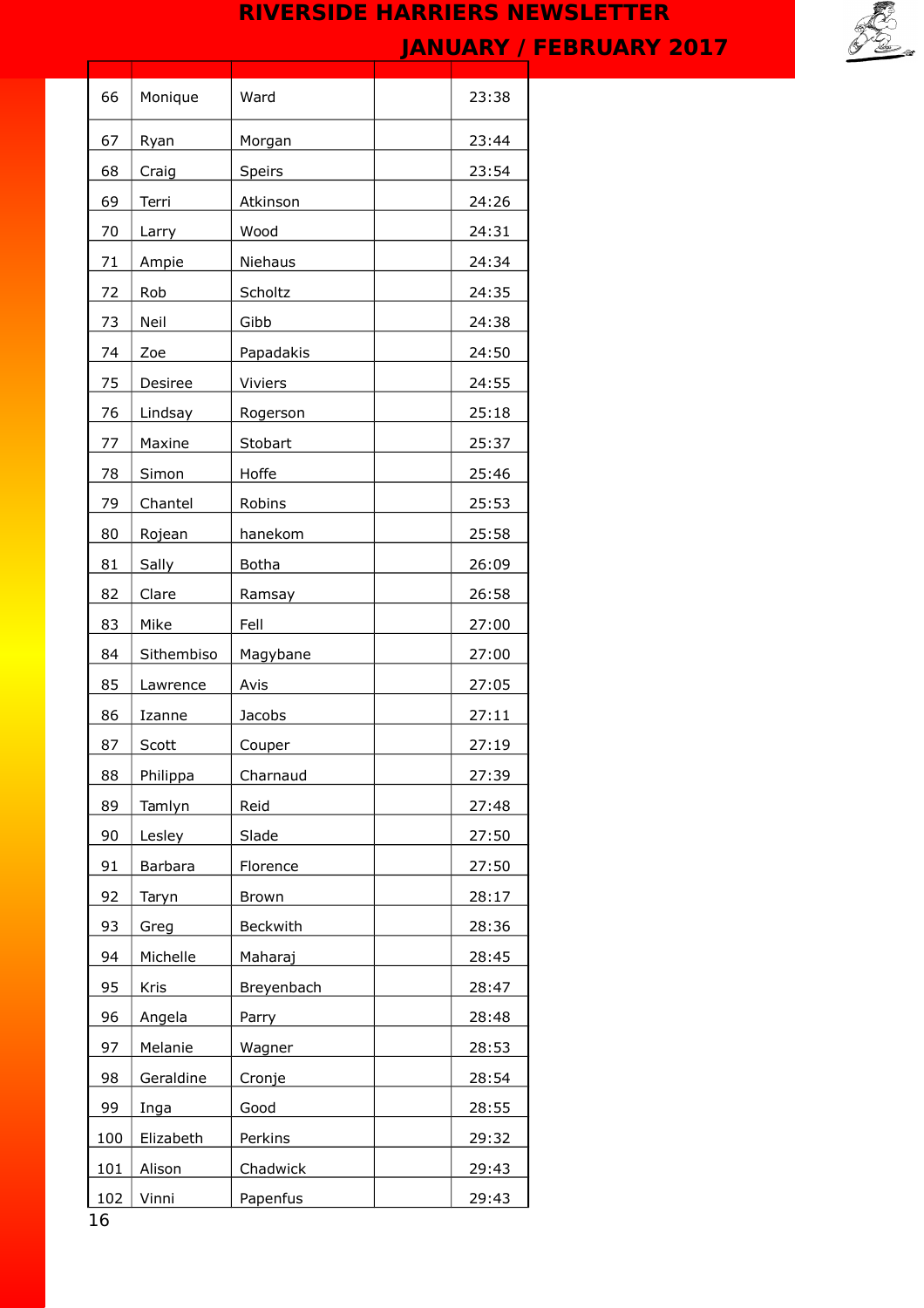

| 103       | Debra       | Symington      | 29:55 |
|-----------|-------------|----------------|-------|
| 104       | Claudia     | Belcher        | 29:58 |
| 105       | Carolyn     | Goltman        | 30:00 |
| 106       | Shan        | McClelland     | 30:12 |
| 107       | Debbie      | Marshall       | 30:32 |
| 108       | Jaco        | Pretorius      | 31:00 |
| 109       | Patrick     | Rostenne       | 31:10 |
| 110       | Sandy       | <b>Jenkins</b> | 31:12 |
| 111       | Di          | Cilliers       | 31:44 |
| 112       | Micele      | Lardant        | 32:13 |
| 113       | Eileen      | Anderson       | 33:01 |
| 114       | Keith       | Calitz         | 34:00 |
| 115       | Lee         | Wearne         | 34:30 |
| 116       | Leanne      | Fenwick        | 34:54 |
| 117       | Jacqui      | Cramb          | 35:00 |
| 118       | Tobeka      | Pamla          | 35:00 |
| 119       | Zandile     | Dlamini        | 35:04 |
| 120       | Ellie       | Gillies        | 35:47 |
| 121       | Leanne      | Douglas        | 36:00 |
| 122       | Janine      | Fokkens        | 36:18 |
| 123       | Lynne       | Wallis         | 36:37 |
| 124       | Richard     | Aitken         | 37:20 |
| 125       | Chris       | Doorasamy      | 38:37 |
| 126       | Taryn       | <b>Stubbs</b>  | 39:06 |
| 127       | Angela      | Lardent        | 39:10 |
| 128       | Carol       | Williams       | 39:40 |
| 129       | Rosslyn     | Doorasamy      | 40:00 |
| 130       | Sarah       | McVicar        | 40:17 |
| 131       | Margaret    | Marshall       | 40:49 |
| 132       | Di          | Ching          | 42:10 |
| 133       | Rosemary    | Whittington    | 44:15 |
| 134       | Cathy       | Coates         | 44:50 |
| 135       | Lauren      | Lister         | 45:47 |
| 136       | Jane        | Stott          | 45:53 |
| 137       | Sumita      | Ramgareeb      | 46:55 |
| 138       | Adele       | Allison        | 48:00 |
| 139<br>17 | <b>Dick</b> | Whittington    | 50:00 |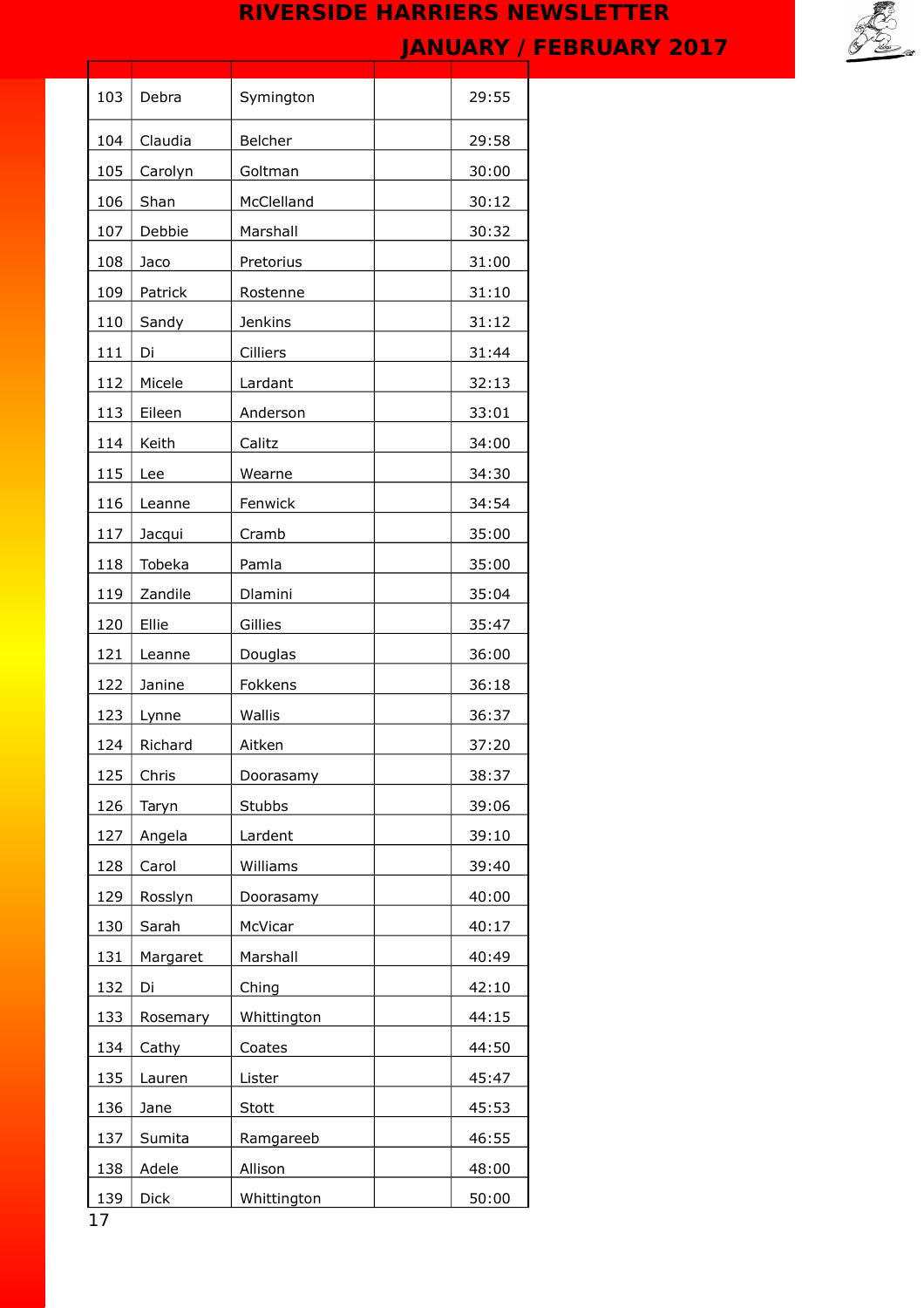

| 140 | Robyn          | Mcnemenemey | 50:00 |
|-----|----------------|-------------|-------|
| 141 | <b>Barbara</b> | Rankin      | 50:16 |
| 142 | Robyn          | Coote       | 51:00 |
| 143 | Jenny          | Johnstone   | 55:00 |

## **2017 Best 8 km Times**

| Nr | Name         | Surname      | 2017  | 2016  |
|----|--------------|--------------|-------|-------|
| 1  | Andries      | Nkuna        | 35:34 | 32:58 |
| 2  | Greg         | Labuscagne   | 38:22 | 34:55 |
| 3  | Ampie        | Niehaus      | 38:50 | 40:16 |
| 4  | Jaco         | Smith        | 39:15 | 34:39 |
| 5  | Jana         | Niehaus      | 40:44 | 40:54 |
| 6  | Chantel      | Robins       | 45:11 | 43:45 |
| 7  | Debbie       | Marshall     | 51:49 | 48:15 |
| 8  | Sally        | Goldman      | 55:21 |       |
| 1  | Geoff        | Speirs       |       | 32:55 |
| 2  | Wessel       | Cronje       |       | 33:05 |
| 3  | Scott        | Couper       |       | 33:46 |
| 4  | Nicola       | Hewitt       |       | 35:03 |
| 5  | Eric         | Prange       |       | 35:28 |
| 6  | David        | Elliott      |       | 36:29 |
| 7  | Nicolas      | Tingle       |       | 36:59 |
| 8  | Dale         | Johnson      |       | 37:08 |
| 9  | Ryan         | Morgan       |       | 37:45 |
| 10 | James        | <b>Boyes</b> |       | 38:02 |
| 11 | <b>Bruce</b> | Anderson     |       | 38:05 |
| 12 | Craig        | Speirs       |       | 38:27 |
| 13 | Rob          | Goldman      |       | 38:46 |
| 14 | Larry        | Wood         |       | 38:51 |
| 15 | Monique      | Ward         |       | 38:52 |
| 16 | Dumisani     | Shoyise      |       | 39:42 |
| 17 | Terri        | Atkinson     |       | 39:51 |
| 18 | Njabulo      | Dlamini      |       | 40:19 |
| 19 | Sally        | Botha        |       | 40:42 |
| 20 | Tarryn       | Payne        |       | 40:57 |
| 21 | Alvinesh     | Sookoo       |       | 41:05 |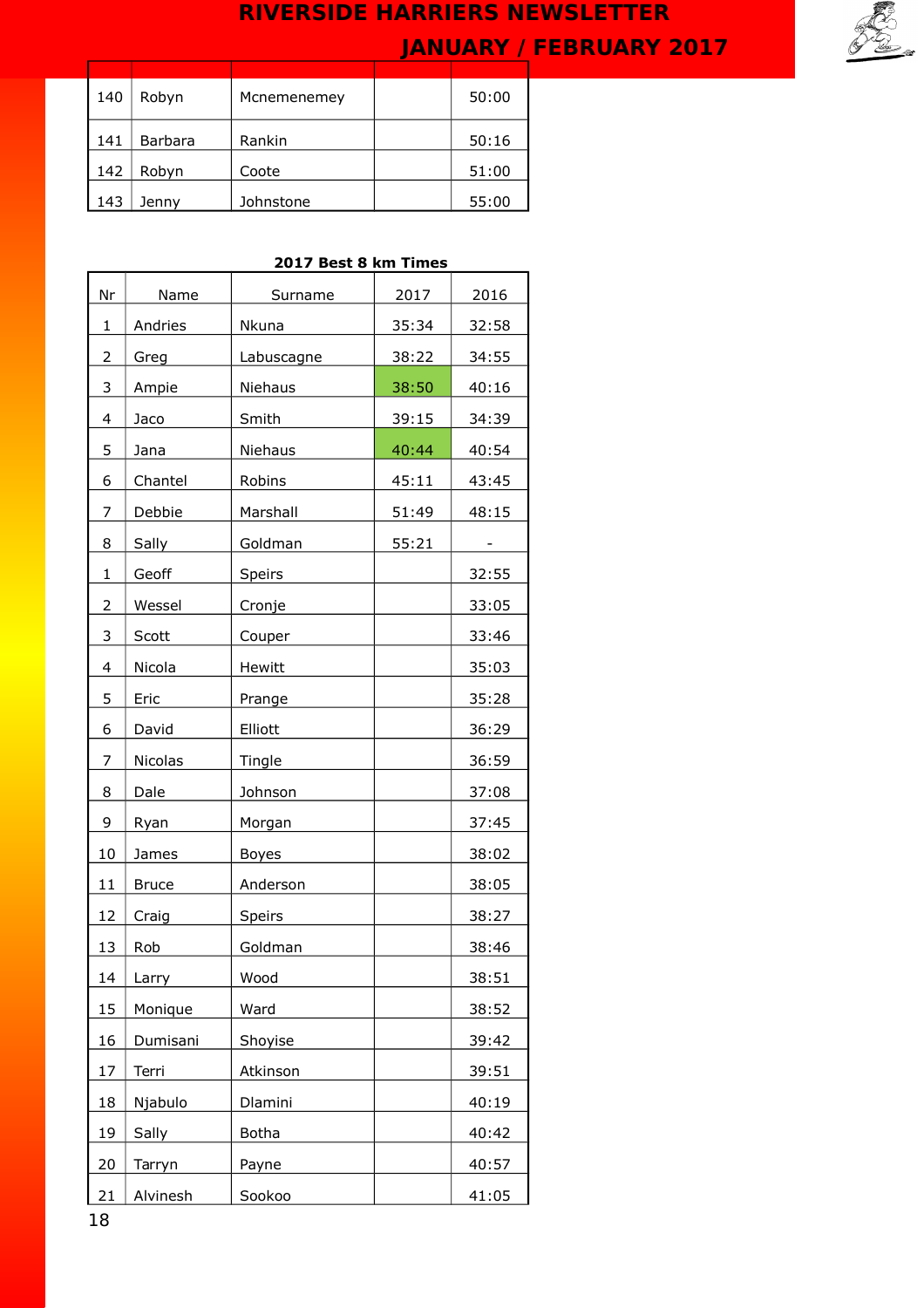

| 22 | Rojean       | hanekom        | 41:14 |
|----|--------------|----------------|-------|
| 23 | Tamlyn       | Reid           | 43:51 |
| 24 | Neil         | Gibb           | 43:56 |
| 25 | Vinni        | Papenfus       | 44:23 |
| 26 | Vicki        | Freemantle     | 44:48 |
| 27 | Mandy        | Skye           | 45:04 |
| 28 | Maxine       | Stobart        | 45:07 |
| 29 | Robyn        | Pitot          | 45:32 |
| 30 | Simone       | Liebenberg     | 46:00 |
| 31 | Clare        | Ramsay         | 47:02 |
| 32 | Taron        | Ridsdale       | 47:33 |
| 33 | Clare        | Mangan         | 48:40 |
| 34 | <b>Brett</b> | Ward           | 52:20 |
| 35 | Sandy        | <b>Jenkins</b> | 52:37 |
| 36 | Eileen       | Anderson       | 55:11 |
| 37 | Gloria       | <b>Bowles</b>  | 58:49 |
| 38 | Gale         | Viljoen        | 63:41 |
| 39 | Lynne        | Wallis         | 69:56 |
|    |              |                |       |

#### Run 20 time trials until year end function, earn a t-shirt! **2017 Total Time Trials**

| Nr | Name        | Surname       | 5.1 km         | 8 km           | Total          |
|----|-------------|---------------|----------------|----------------|----------------|
| 1  | Ampie       | Niehaus       |                | $\overline{2}$ | 2              |
| 2  | Angie       | Potgieter     | 2              |                | $\overline{2}$ |
| 3  | Baron       | Combrinck     | $\overline{2}$ |                | 2              |
| 4  | <b>Brad</b> | Rochat        | $\overline{2}$ |                | $\overline{2}$ |
| 5  | Bronwyn     | Kirk          | $\overline{2}$ |                | $\overline{2}$ |
| 6  | Craig       | Speirs        | $\overline{2}$ |                | $\overline{2}$ |
| 7  | Dawid       | Cronje        | 2              |                | 2              |
| 8  | Debbie      | Marshall      |                | $\overline{2}$ | 2              |
| 9  | Felicity    | Holbrook      | 2              |                | 2              |
| 10 | Gale        | Viljoen       | $\overline{2}$ |                | $\overline{2}$ |
| 11 | Geoff       | <b>Speirs</b> | 2              |                | $\overline{2}$ |
| 12 | Gloria      | <b>Bowles</b> | $\overline{2}$ |                | 2              |
| 13 | Greg        | Labuscagne    | $\mathbf{1}$   | 1              | 2              |
| 14 | Jackie      | <b>Botha</b>  | $\overline{2}$ |                | $\overline{2}$ |
| 15 | Jaco        | Smith         | $\mathbf 1$    | 1              | 2              |
| 16 | Jaco        | van Schalkwyk | 2              |                | 2              |
| 17 | Jacqueline  | <b>Bowles</b> | $\overline{2}$ |                | $\overline{2}$ |
| 18 | Juanita     | Sutton        | $\overline{2}$ |                | $\overline{2}$ |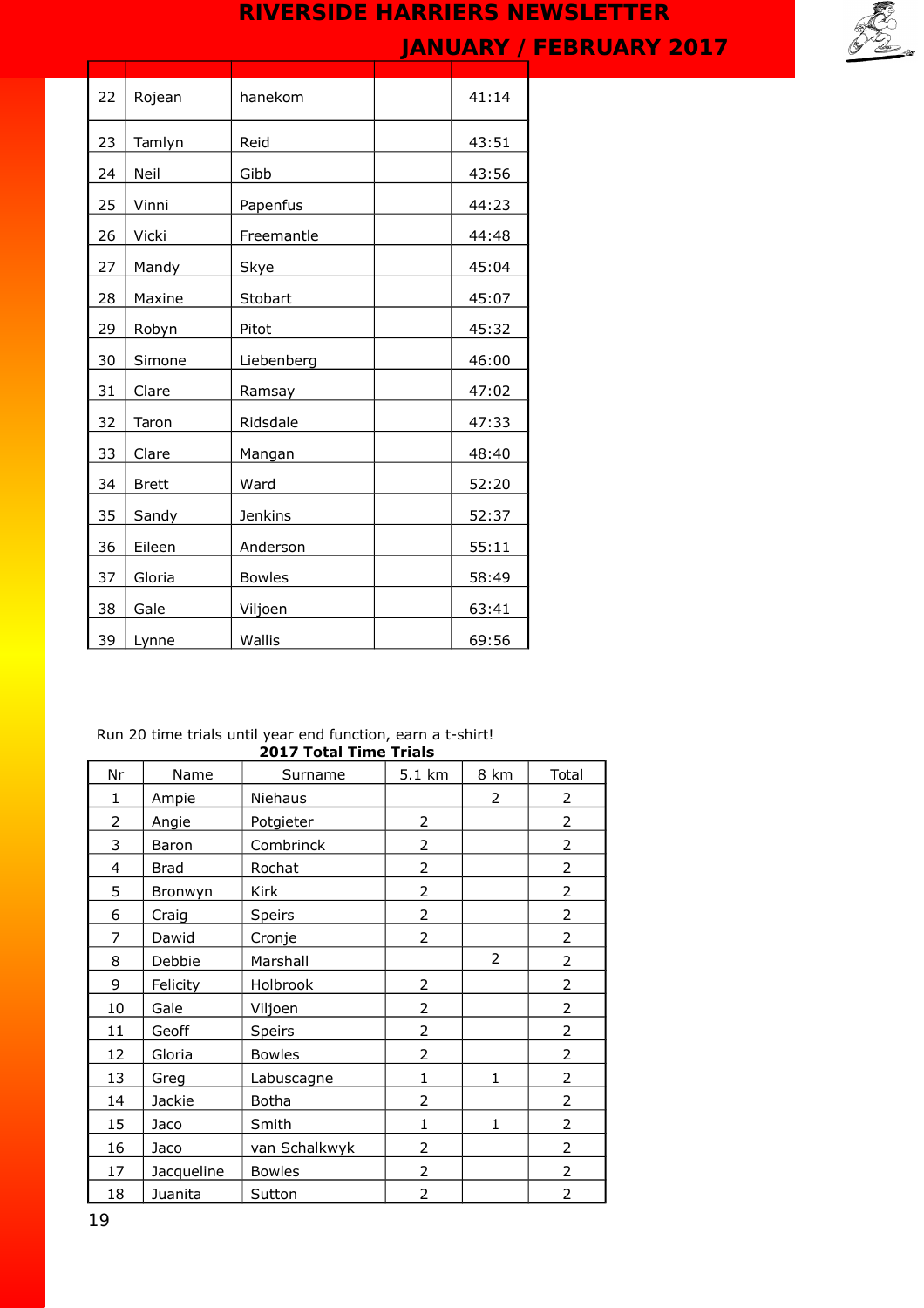

| 19 | Lee-Anne     | Lock             | 2              |              | 2              |
|----|--------------|------------------|----------------|--------------|----------------|
| 20 | Louis        | <b>Botha</b>     | $\overline{2}$ |              | $\overline{2}$ |
| 21 | Mandy        | Skye             | $\overline{2}$ |              | $\overline{2}$ |
| 22 | Mike         | Lock             | $\overline{2}$ |              | $\overline{2}$ |
| 23 | Neela        | Naidoo           | $\overline{2}$ |              | 2              |
| 24 | Noreen       | Everton          | $\overline{2}$ |              | $\overline{2}$ |
| 25 | Sally        | Goldman          | $\mathbf{1}$   | $\mathbf{1}$ | 2              |
| 26 | Taron        | Ridsdale         | $\overline{2}$ |              | $\overline{2}$ |
| 27 | Taryn        | Mundell          | $\overline{2}$ |              | 2              |
| 28 | Tezz         | Olds             | $\overline{2}$ |              | $\overline{2}$ |
| 29 | Alvinesh     | Sookoo           | $\mathbf{1}$   |              | $\mathbf{1}$   |
| 30 | Andrew       | Perkins          | $\mathbf{1}$   |              | $\mathbf{1}$   |
| 31 | Andries      | Nkuna            |                | $\mathbf{1}$ | $\mathbf{1}$   |
| 32 | Arjun        | Mathur           | $\mathbf{1}$   |              | $\mathbf{1}$   |
| 33 | Asanda       | Sigodi           | $\mathbf{1}$   |              | $\mathbf{1}$   |
| 34 | <b>Brent</b> | Payne            | $\mathbf{1}$   |              | $\mathbf{1}$   |
| 35 | <b>Brett</b> | Ward             | $\mathbf{1}$   |              | $\mathbf{1}$   |
| 36 | Candice      | Jenkinson        | $\mathbf{1}$   |              | $\mathbf{1}$   |
| 37 | Chantel      | Robins           |                | $\mathbf{1}$ | $\mathbf{1}$   |
| 38 | Chris        | Hewitt           | $\mathbf{1}$   |              | $\mathbf{1}$   |
| 39 | Chris        | Nossek           | $\mathbf{1}$   |              | $\mathbf{1}$   |
| 40 | Christo      | Janse v Rensburg | $\mathbf 1$    |              | $\mathbf{1}$   |
| 41 | Claire       | Kotze            | $\mathbf{1}$   |              | $\mathbf{1}$   |
| 42 | Clare        | Mangan           | $\mathbf 1$    |              | $\mathbf{1}$   |
| 43 | Dale         | Johnson          | $\mathbf{1}$   |              | $\mathbf{1}$   |
| 44 | Elsie        | Du Buisson       | $\mathbf{1}$   |              | $\mathbf{1}$   |
| 45 | Emile        | Streicher        | $\mathbf{1}$   |              | $\mathbf{1}$   |
| 46 | Fiona        | Calitz           | $\mathbf{1}$   |              | $\mathbf{1}$   |
| 47 | Helen        | Marshall         | $\mathbf{1}$   |              | $\mathbf{1}$   |
| 48 | Ingrid       | Knott            | 1              |              | $\mathbf{1}$   |
| 49 | Jana         | Niehaus          |                | $\mathbf 1$  | 1              |
| 50 | Juliette     | Spence           | $\mathbf{1}$   |              | $\mathbf{1}$   |
| 51 | Karen        | Hewitt           | $\mathbf{1}$   |              | $\mathbf{1}$   |
| 52 | Kate         | Rich             | $\mathbf{1}$   |              | $\mathbf{1}$   |
| 53 | Keswyn       | Mackintosh       | $\mathbf{1}$   |              | $\mathbf{1}$   |
| 54 | Kim          | Robinson         | $\mathbf 1$    |              | $\mathbf{1}$   |
| 55 | Krystel      | Terblanche       | $\mathbf 1$    |              | $\mathbf{1}$   |
| 56 | Lea          | Hollinshead      | $\mathbf{1}$   |              | $\mathbf{1}$   |
| 57 | Leslie       | Ogle             | 1              |              | $\mathbf{1}$   |
| 58 | Patrick      | Rostenne         | $\mathbf 1$    |              | $\mathbf{1}$   |
| 59 | Rob          | Goldman          | $\mathbf{1}$   |              | $\mathbf{1}$   |
| 60 | Robin        | Kotze            | $\mathbf{1}$   |              | $\mathbf{1}$   |
| 61 | Simone       | Liebenberg       | $\mathbf{1}$   |              | $\mathbf{1}$   |
| 62 | Tarryn       | Payne            | $\mathbf 1$    |              | $\mathbf{1}$   |
| 63 | Tracy        | Blakeway         | $\mathbf{1}$   |              | $\mathbf{1}$   |
| 64 | Tracy        | Wittstock        | $\mathbf 1$    |              | $\mathbf{1}$   |
| 65 | Wayne        | Kerr             | $\mathbf 1$    |              | $\mathbf 1$    |
|    |              |                  |                |              |                |
| 66 | Wessel       | Cronje           | $\mathbf 1$    |              | $\mathbf{1}$   |